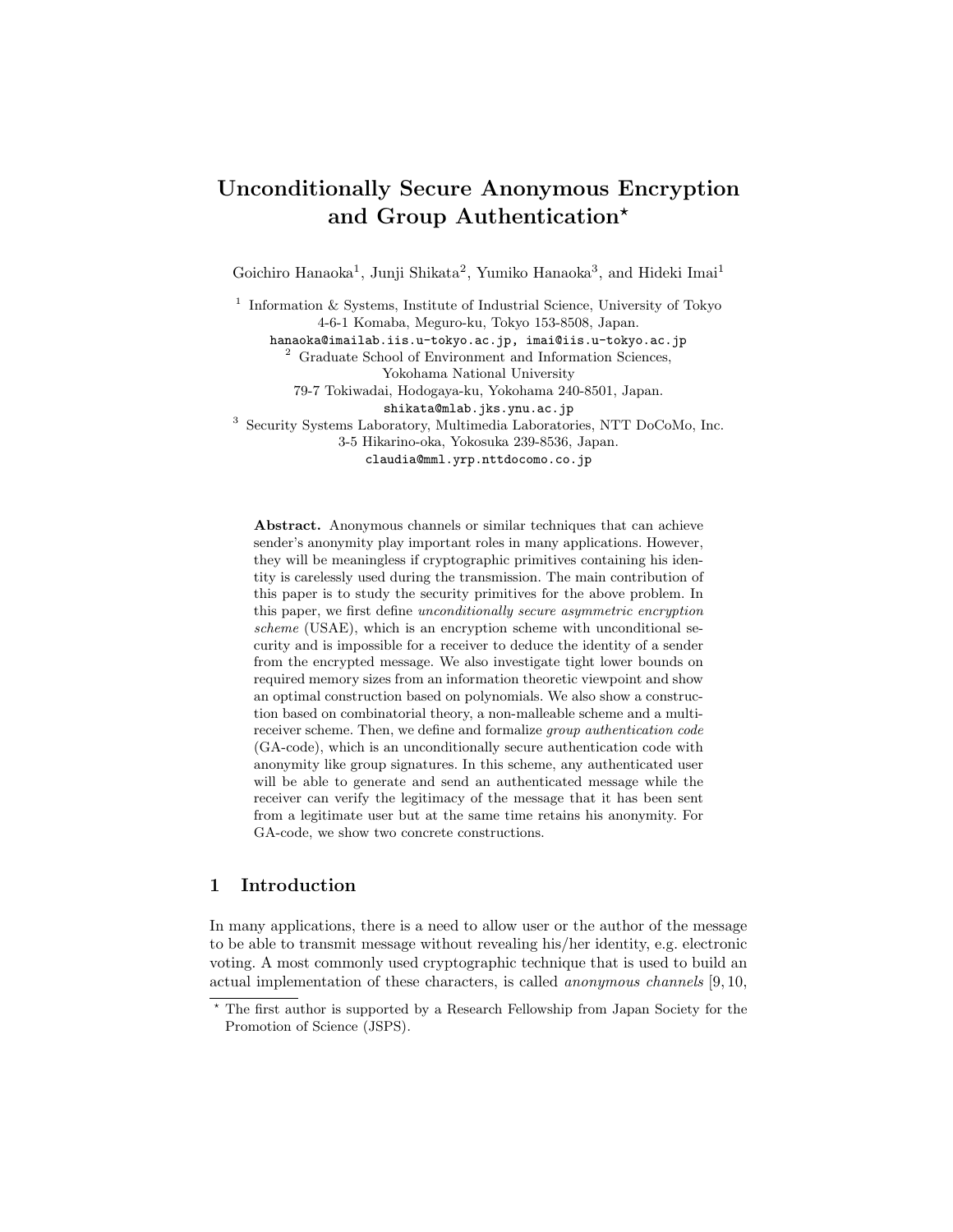1]. However, if not carefully designed, i.e. when a sender uses encryption and authentication methods requiring the sender's identity for decryption or message verification, these systems can be easily compromised, thus corrupting results or violating senders' privacy. For example, if Diffie-Hellman key exchange (with certificates) [13] or (conventional) digital signatures are used, the receiver will be able to easily obtain information regarding the sender's identity, and also may leave the message contents along with the identity of the sender open to perusal. In computationally secure setting, this problem can be solved straightforwardly by using (conventional) public-key encryption e.g. [24, 17] and group signatures [11, 8] shielding the sender's identity. These schemes and the infrastructure within which they operate are restricted in scope that they rely for their security on the assumed computational difficulty of computing certain numbertheoretic problems, such as factoring large composites or solving discrete logarithms in large finite fields. However, this presumption no longer assures the security of computationally secure schemes as the progress in computers as well as further refinement of various algorithms in near future make it computationally able to solve the larger size number-theoretic problems. Unfortunately, in unconditionally secure environment, in which no computational difficulty is assumed, there is yet no straightforward answer to this; all of the current existing schemes use mutual information between sender and receiver, and this mutual information is utilized as a shared communication key between them. This implies that the receiver has to know certain information regarding the sender in prior to selecting a shared secret, and this means, loss of anonymity. (This also implies that unconditionally secure public-key encryption scheme is essentially non-existing, since in the model of public-key cryptosystems, a sender and a receiver do not share mutual information between them.) As the increasing computational power approaches where security policy can no longer assume on the difficulty of computationally hard problems, it must shift its focus on assuring the solvency of unconditionally secure schemes that provides long-term security. Similar problem arises in authentication as well. In conventional authentication schemes, the identity of the sender is required for verifying integrity of a transmitted message. In order to protect the sender's privacy in a computationally secure setting, group signatures [11, 8] was proposed and since then, group signatures has been greatly studied in the literatures. However, in unconditional setting, there has never existed an authentication scheme that assures anonymity of the sender like that seen in the group signature schemes. For the importance of preparing for the eventual need of long-term security, unconditionally secure setting must be considered a sine qua non for a security policy. The main contribution of this paper is to study models, bounds and constructions of novel security primitives on the above problem with no computational assumption. In this paper, we first define unconditionally secure asymmetric encryption scheme (USAE), which is an encryption scheme with unconditional security in which a receiver cannot obtain any information of the identity of a sender from the encrypted message. We also investigate tight lower bounds on required memory sizes from information theory and also show concrete constructions of USAE schemes based on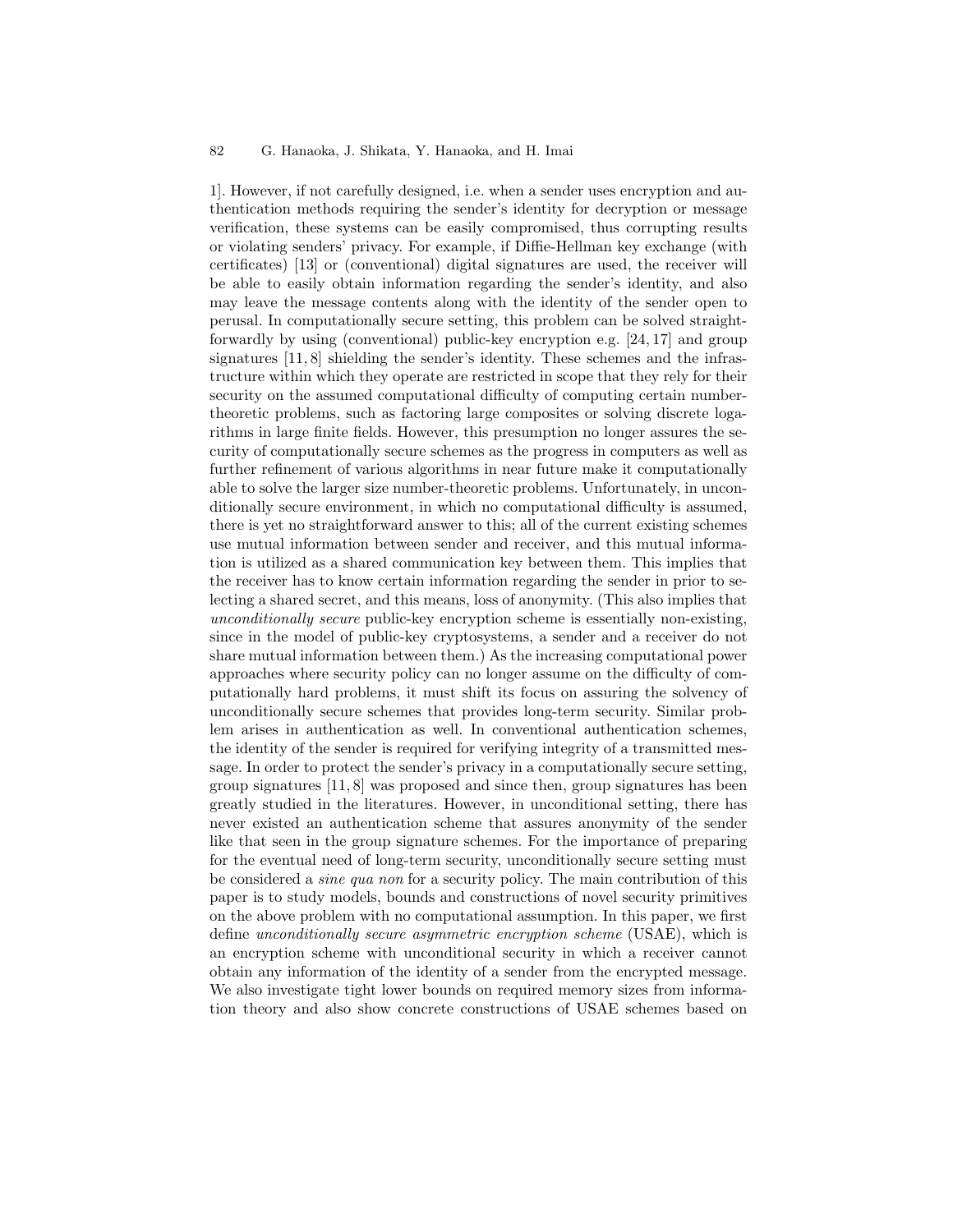polynomials and cover free family [15]. USAE based on polynomials is optimal due to that it matches the lower bounds. We further show another construction from combinatorial theory, a non-malleable scheme and a multi-receiver scheme. We then, define and formalize *group authentication code*, which is an unconditionally secure authentication code with anonymity like group signatures. In this proposed scheme, any authenticated user will be able to generate an authenticated message and sends it to the receiver. The receiver is then able to verify the authenticity of the received message while maintaining the privacy of the user. Moreover, neither a recipient nor a group authority can obtain any meaningful information of the user who had generated the authenticated message, i.e. no one can link any message to the author who cast it. However, by cooperating with group authority, such as in the case of disputes, the receiver is able to obtain the sender's identity.

### 1.1 Related works

Unconditionally secure key distribution schemes For confidentiality without computational assumptions, unconditionally secure key distribution schemes are often utilized as suitable security primitives. Blom [5] made the first attempt to construct an unconditionally secure key distribution scheme using MDS linear codes, and his idea was later generalized by Matsumoto and Imai [22], key predistribution schemes (KPS), who also proposed a simpler version of KPS, linear scheme. Blundo, De Santis, Herzberg, Kutten, Vaccaro and Yung [6] proposed a concrete construction of KPS for conference key distribution and investigated lower bounds on required memory size for users and showed that their scheme, as well as Blom's original scheme and Matsumoto-Imai's scheme, all matched the lower bounds. Blundo, Mattos and Stinson [7], as well as Kurosawa, Yoshida, Desmedt and Burmester [21] showed other interesting bounds on required memory sizes. In [29], in depth survey of various constructions of KPS and corresponding properties has been investigated. KPS may seem to be the best building blocks for unconditionally secure communication systems, however, they are not suitable for certain applications e.g. electronic voting systems, that must ensure user's anonymity; the identity of a sender is required for a recipient to generate the communication key. In all of the existing KPS hitherto, a sender and a receiver's secret information must be used to generate the communication key, and therefore, all of the currently existing schemes does not meet the security requirement for a system with anonymity. As far as we know, there has never existed an unconditionally secure key distribution scheme without a requirement of sender's identity.

Unconditionally secure authentication schemes and group signatures For a secure authentication without computational assumptions, unconditionally secure authentication codes (A-codes) [18, 27] may be considered which has been intensively studied in the literatures. An overall structure of A-codes is as follows. In the first stage of A-codes, a trusted authority generates secret information for each of sender and receiver. Then, the sender generates an authenticated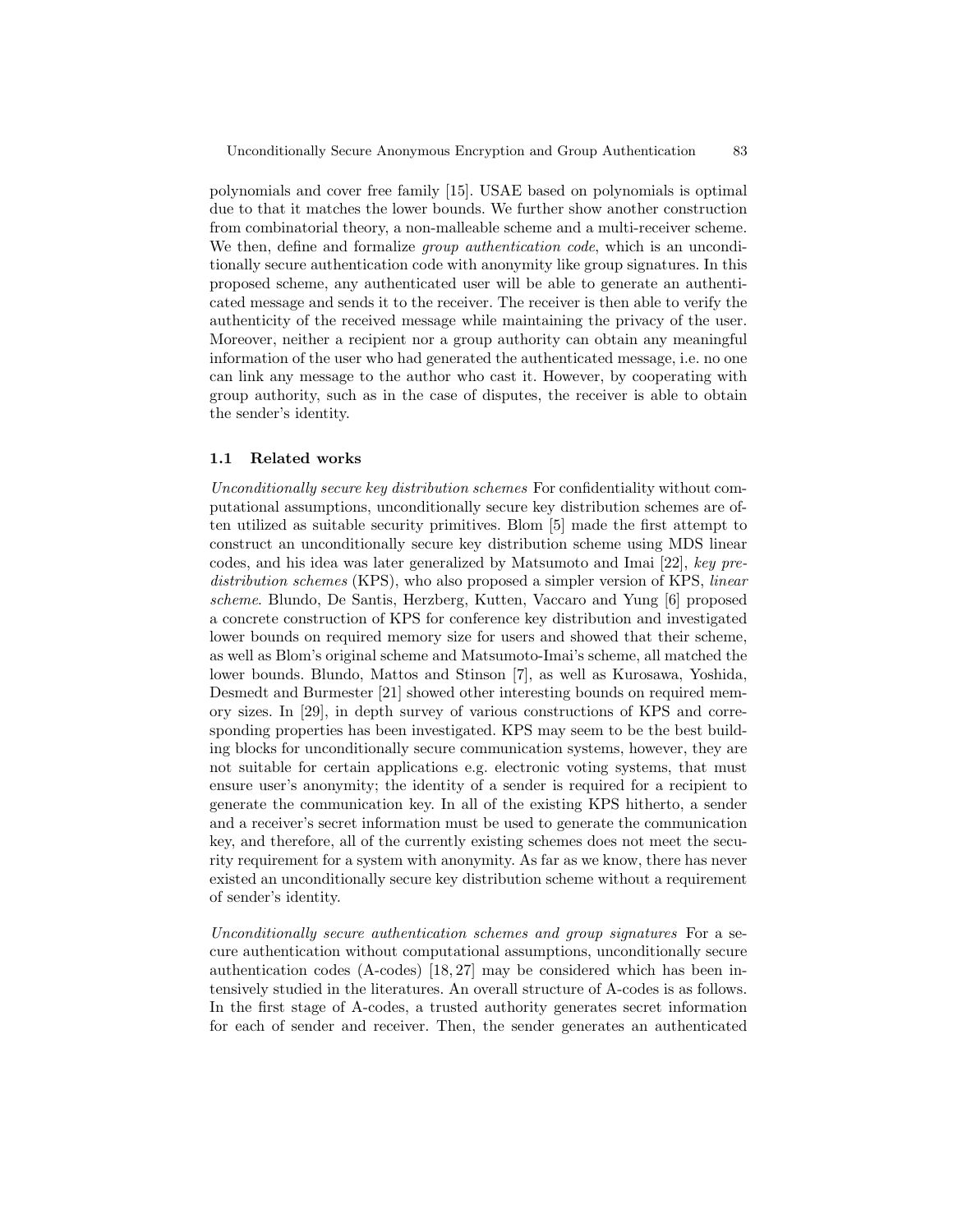message by using his given secret information and transmits it to the receiver. Finally, the receiver verifies the validity of the authenticated message with his secret information. Here, no adversary succeed impersonation nor substitution attack even if the adversary has unlimited computational power. There has also been many attempts to modify A-codes with the aim of enhancing the codes with desirable properties other than anonymity, such as asymmetricity [28] and multireceiver-authenticity [12]. However, in none of these attempted modifications, receivers were able to identify the sender of the message. Thus, there were no existing A-codes and their variants that were applicable concerning the protection of the sender's identity, i.e. no anonymity. Though there are some unconditionally secure digital signature schemes [19, 20, 26] that do exist, these schemes yet too, do not provide anonymity. However, in computationally secure settings, anonymity can be achieved by using *group signatures* [11, 8]. For a group signature, a user is able to prove that he is a legitimate user of the group by using his secret information given by a group authority, and in the case of a dispute, the group authority can identify the user from a published signature signed by the user. Group signature is therefore a suitable authenticating scheme that can be used especially in case where the privacy of the user has to be maintained. However, all the existing group signature schemes are based on computational assumptions and will be broken if certain computationally hard problems, e.g. discrete logarithm or factoring, are solved.

### 1.2 Our results

We start this paper by defining unconditionally secure asymmetric encryption scheme (USAE) with formal definitions. USAE is an encryption scheme with unconditional security in which a receiver cannot gain any information of a particular user from an encrypted message. We investigate from information theory, the lower bounds for the required memory sizes of a ciphertext, a sender and a receiver's secrets. Further, we propose concrete constructions of USAE based on polynomials and also constructions based on cover free families. Polynomial based construction is optimal due to that it matches the lower bounds which in turn implies that the lower bounds are all tight. One important fact to mention, it is remarkable that these bounds that we show are considerably different from those in Shannon's model for conventional unconditionally secure symmetric encryption. Comparison between polynomial-based and cover free family-based schemes are also made. In addition, we study an extension of USAE, that with non-malleability. More precisely, a formal definition of non-malleability, a concrete non-malleable scheme and a security proof are investigated. Furthermore, another extension of USAE, for multiple-receiver setting, is shown. We continue by defining group authentication code (GA-code) with formal definitions. GAcode is an unconditionally secure authentication code with anonymity like group signatures. In GA-codes, any user in a group can generate an authenticated message and verify it as long as it has been sent from a legitimate user in a group. Moreover, a receiver is not able to obtain any meaningful information of a particular user who had generated the authenticated message. However, in the case of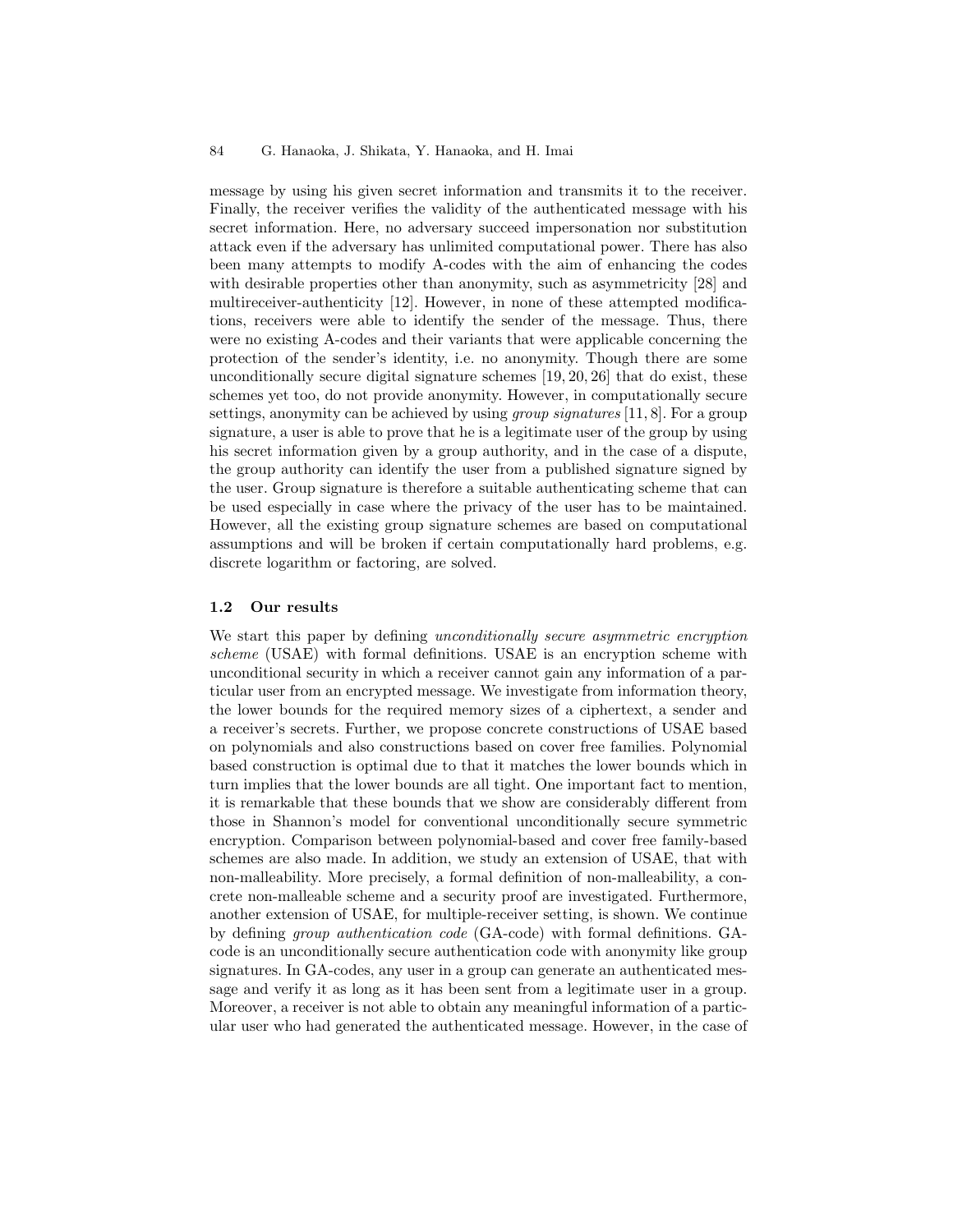disputes, a receiver is able to obtain the sender's identity by cooperating with a group authority. It is important to note here that group authority or the receiver by itself will be insufficient in obtaining to obtain any information regarding the user i.e. they must cooperate. We then show two concrete constructions of GAcode with formal security proofs. One construction is based on polynomials and the other on cover free families and A-codes. Organization of this paper is as follows: In section 2, we study the model, bounds and constructions for USAE. Polynomial based USAE construction is optimal due to that it matches the lower bounds. This in turn implies that the lower bounds are all tight. We also show other efficient and secure implementations of USAE. In section 3, we show model and concrete construction for GA-code with formal security proof.

### 2 Unconditionally secure asymmetric encryption

In this section, model, security definition, lower bounds and concrete constructions of USAE are shown. One of our constructions is optimal in terms of required memory sizes for a ciphertext, an encryption key and a decryption key. It should be noted that the definition that we use for "asymmetric encryption" in this paper is not equivalent to the meaning of "public-key encryption" in a general sense. Here, in USAE, "asymmetric" is used as a pair of encryption and decryption keys that are asymmetric, where an encryption key is not public.

#### 2.1 Model

Since no computational difficulty is assumed in USAE, it is impossible for a sender to secretly transmit a message using only the public information. This means that in order to construct a USAE, a different assumption (rather than computational assumptions) will be required, e.g. existence of a noisy channel, that of a quantum channel, bounds of memory or threshold of the number of malicious users. For simplicity, we introduce the trusted initializer model [23], in which we assume a trusted initializer who honestly distributes each user's secret in the initial phase and deletes his memory after the distribution of the secrets. We should note that the trusted initializer can be removed by using multi-party computation [4] if the number of malicious users is less than a third of the total number of users and there exists a private channel between each pair of users.

In the model of USAE, there are  $n + 2$  participants, a set of n senders  $\{S_1, \dots, S_n\}$ , a receiver R and a trusted initializer TI. TI generates encryption keys  $e_1, \dots, e_n$  for  $S_1, \dots, S_n$ , respectively, and a decryption key d for R. After distributing these keys, TI deletes his memory. In order to send a plaintext  $m$  to R with confidentiality,  $s \in \{S_1, \dots, S_n\}$  encrypts m by using  $e_i$  and transmits a ciphertext  $c$  to  $R$ .  $R$  decrypts  $c$  by using  $d$  and recovers  $m$ .

### 2.2 Definition

Here, we formally define the security of USAE. It should be noted that, in addition to confidentiality, anonymity of a sender is required for USAE. Let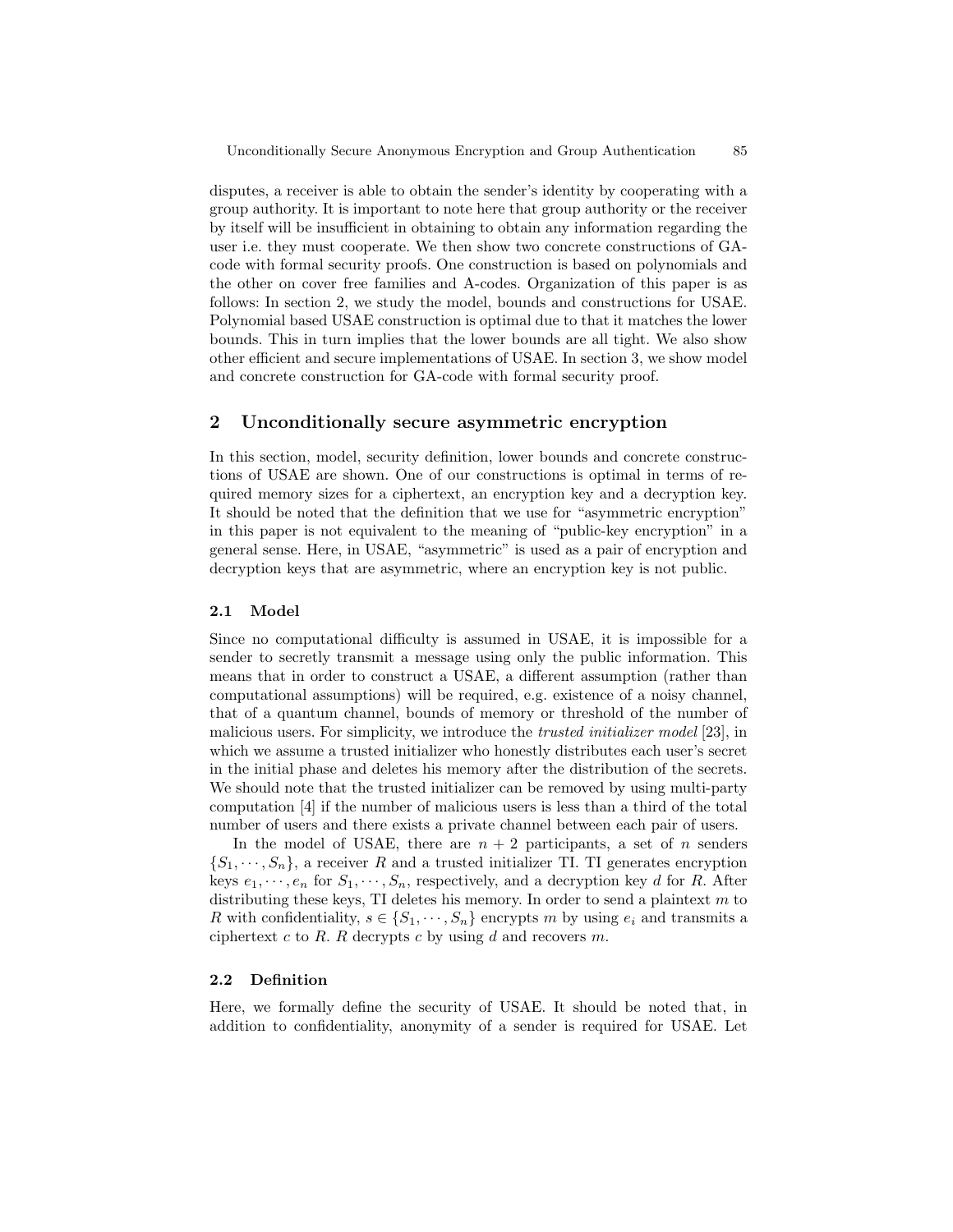$S, \mathcal{E}_i$   $(i = 1, \dots, n), \mathcal{D}, \mathcal{M}$  and C denote the random variables induced by s,  $e_i$   $(i = 1, \dots, n)$ , d, m and c, respectively. For a random variable X,  $H(\mathcal{X})$ denotes the entropy of X. For X, let  $X := \{x | \Pr(X = x) > 0\}$ . |X| denotes the cardinality of X. We assume that at most  $k$  ( $0 \leq k \leq n-1$ ) authorized senders are malicious. Then, the security of USAE is formally defined as follows:

**Definition 1** We say that  $(\mathcal{E}_1, \dots, \mathcal{E}_n, \mathcal{D}, \mathcal{M}, \mathcal{C})$  is a  $(k, n)$ -one-time USAE if

- 1. R can correctly decrypt m from c, that is,  $H(M|\mathcal{C}, \mathcal{D}) = 0$ .
- **2.** Any set of k malicious senders has no information on  $m$  from  $c$ . Namely, for any set of k malicious senders  $\{S_{i_1}, \dots, S_{i_k}\} \subset \{S_1, \dots, S_n\}$  such that  $s \notin \{S_{i_1}, \cdots, S_{i_k}\}, H(M|C, \mathcal{E}_{i_1}, \cdots, \mathcal{E}_{i_k}) = H(M).$
- **3.** R obtains no information on the identity of s from c. Namely,  $H(S|\mathcal{C}) = H(\mathcal{S})$ .
- **4.** Additionally, we assume that a ciphertext  $c$  is uniquely determined from a plaintext m and an encryption key  $e_i$ , i.e.  $H(C|M,\mathcal{E}_i) = 0$  for any i.

### 2.3 Lower bounds

In this subsection, lower bounds on required memory sizes for a ciphertext, an encryption key and a decryption key in USAE are shown. These bounds are all tight since we also show a construction which matches them (see section 2.4, for details). Note that proofs of Theorem 1, 3 and Lemma 1 are omitted, and will apear in the full version of this paper. We begin by showing a lower bound on the required memory size for a ciphertext.

**Theorem 1** In a  $(k, n)$ -one-time USAE,  $H(\mathcal{C}) > H(\mathcal{M}) + H(\mathcal{S})$ .

Theorem 1 implies that the required memory size for a ciphertext is always larger than that for a plaintext by at least  $H(S)$  bits. Next is a lemma that shows the relationship between the required memory size for an encryption key  $e_i$  and for a ciphertext c in USAE.

**Lemma 1** In a  $(k, n)$ -one-time USAE,  $H(\mathcal{E}_i) \geq H(\mathcal{C})$ , for any i.

Lemma 1 implies that the memory size requirement for an encryption key in USAE is equal or greater than that for a ciphertext. This is also closely related to the famous Shannon's result [25]. That is, in unconditionally secure symmetric encryption, it is a well-known fact that the required memory size for an encryption key is equal or greater than that for a plaintext, assuming that a ciphertext is uniquely determined from a plaintext and an encryption key. Now, a lower bound on the required memory size for an encryption key is shown.

**Theorem 2** In a  $(k, n)$ -one-time USAE,  $H(\mathcal{E}_i) \ge H(\mathcal{M}) + H(\mathcal{S})$ , for any i.

*Proof.* From Lemma 1 and Theorem 1, we have  $H(\mathcal{E}_i) \geq H(\mathcal{M}) + H(\mathcal{S})$  for any i.  $\Box$ 

Theorem 2 implies that the required memory size for an encryption key is always larger than that for a plaintext by at least  $H(S)$  bits. Finally, we show a lower bound on the required memory size for a decryption key.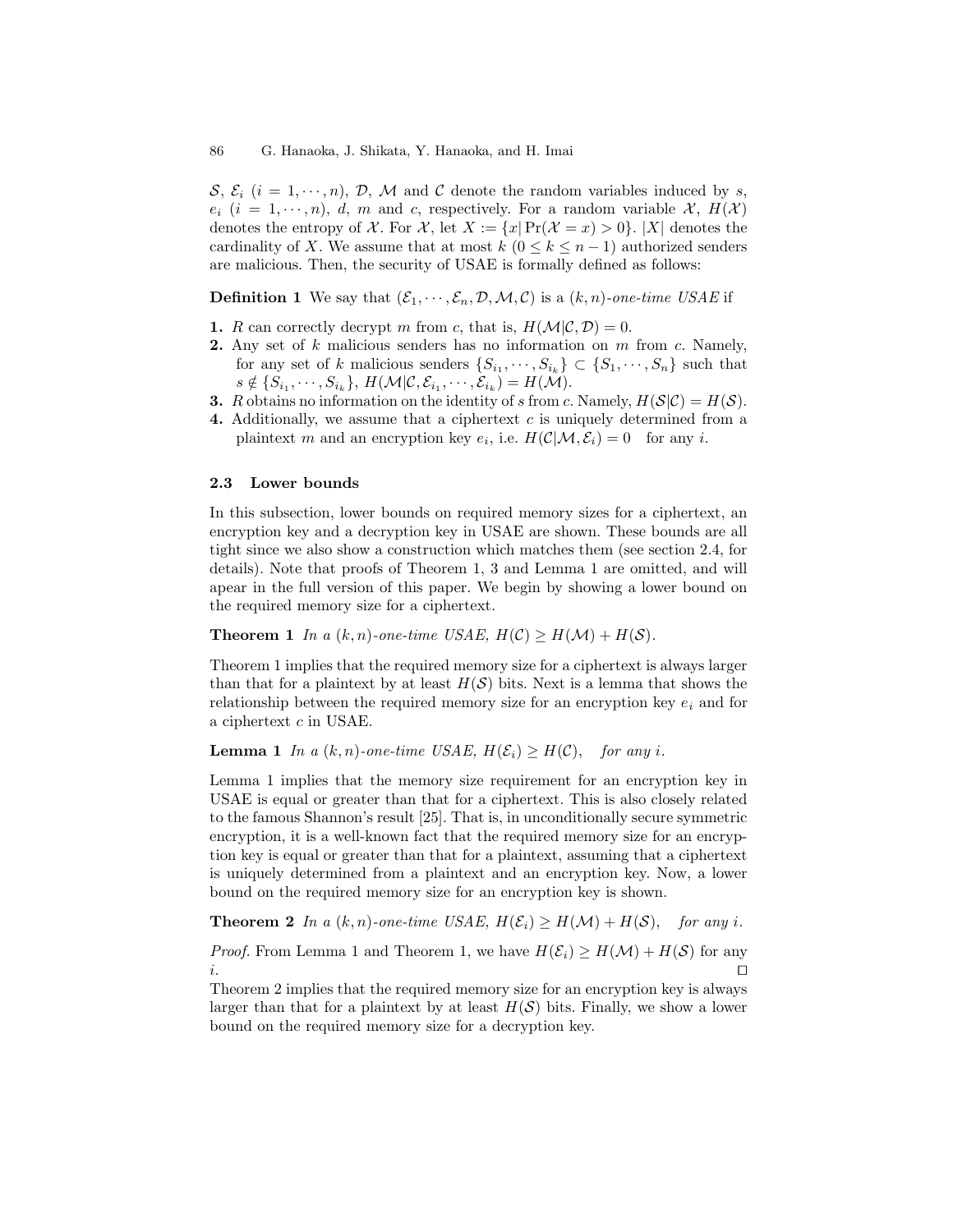**Theorem 3** In a  $(k, n)$ -one-time USAE,  $H(\mathcal{D}) \geq (k+1)H(\mathcal{M})$  if the equality in Lemma 1 is satisfied for any i.

Theorem 3 implies that the required memory size for a decryption key is  $(k+1)$ times larger than that for a plaintext.

#### 2.4 Constructions

Now, we show two concrete constructions of USAE. One of the constructions is based on polynomials over finite fields, and the other one on cover free family [15]. The polynomial based construction is optimal in terms of required memory sizes for a ciphertext, an encryption key and a decryption key. For the cover free family construction, security parameters can be flexibly determined.

In this subsection, we assume that the distribution of the sender is uniform, that is,  $Pr(\mathcal{S} = S_i) = \frac{1}{n}$  for any  $i$   $(1 \le i \le n)$ .

OPTIMAL CONSTRUCTION FROM POLYNOMIALS. Here, we show an optimal  $(k, n)$ one-time USAE which meets all our bounds. This means that the lower bounds in the previous subsection are all tight.

**Definition 2** A  $(k, n)$ -one-time USAE is *optimal* if one has equalities in Theorem 1, 2 and 3.

#### Optimal  $(k, n)$ -one-time USAE based on polynomials

**1. Setting up:** Let  $|M| = q$ , where q is a prime power and  $q \geq n$ . TI chooses a uniformly random polynomial  $f(x) = \sum_{i=0}^{k} a_i x^i$  over  $GF(q)$ . TI also chooses distinct numbers  $b_i$   $(1 \le i \le n)$  from a set  $B \subseteq GF(q)$  uniformly at random, where  $|B| = n$ . B may be public to all players. Next, TI gives  $f(x)$  to R as his decryption key, and also gives  $\{b_1, f(b_1)\}, \{b_2, f(b_2)\}, \cdots, \{b_n, f(b_n)\}\$  to  $S_1, S_2, \cdots, S_n$ as encryption keys, respectively. TI deletes his memory after distributing the keys.

**2. Encryption:** Sender  $S_i$  encrypts m by  $c = \{b_i, c'\}$ , where  $c' := f(b_i) + m$ . **3. Decryption:** Receiver R decrypts c by  $f(x)$  as follows:  $m = c' - f(x)|_{x=b_i}$ .

**Theorem 4** The above scheme is an optimal  $(k, n)$ -one-time USAE.

*Proof.* In the above scheme,  $H(\mathcal{C}) = H(\mathcal{M}) + \log_2 n$ ,  $H(\mathcal{E}_i) = H(\mathcal{M}) + \log_2 n$  (1  $\leq$  $i \leq n$ ) and  $H(\mathcal{D}) = (k+1)H(\mathcal{M})$ . It is clear that the above scheme satisfies the first condition of Def. 1. Suppose that colluders  $S_{i_1}, \dots, S_{i_k}$ , such that  $S_i \notin$  $\{S_{i_1}, \dots, S_{i_k}\}\)$ , can obtain certain information on m from c. This implies that the colluders has certain information on  $f(b_i)$ . However, this is impossible because  $\deg f(x) = k$  and the colluders knows only the k points of  $f(x)$ . Hence, the above scheme satisfies the second condition of Def. 1. Finally, since, for a ciphertext  $c = \{b, c'\}$  such that  $b \in B$  and  $c' = f(b) + m$ , any of  $S_1, \dots, S_n$  can be a possible sender of the ciphertext from  $R$ 's point of view, and therefore,  $R$  can determine who the sender of the ciphertext is with probability at most  $1/n$ . Hence, the above scheme satisfies the third condition of Def. 1 as well.  $\Box$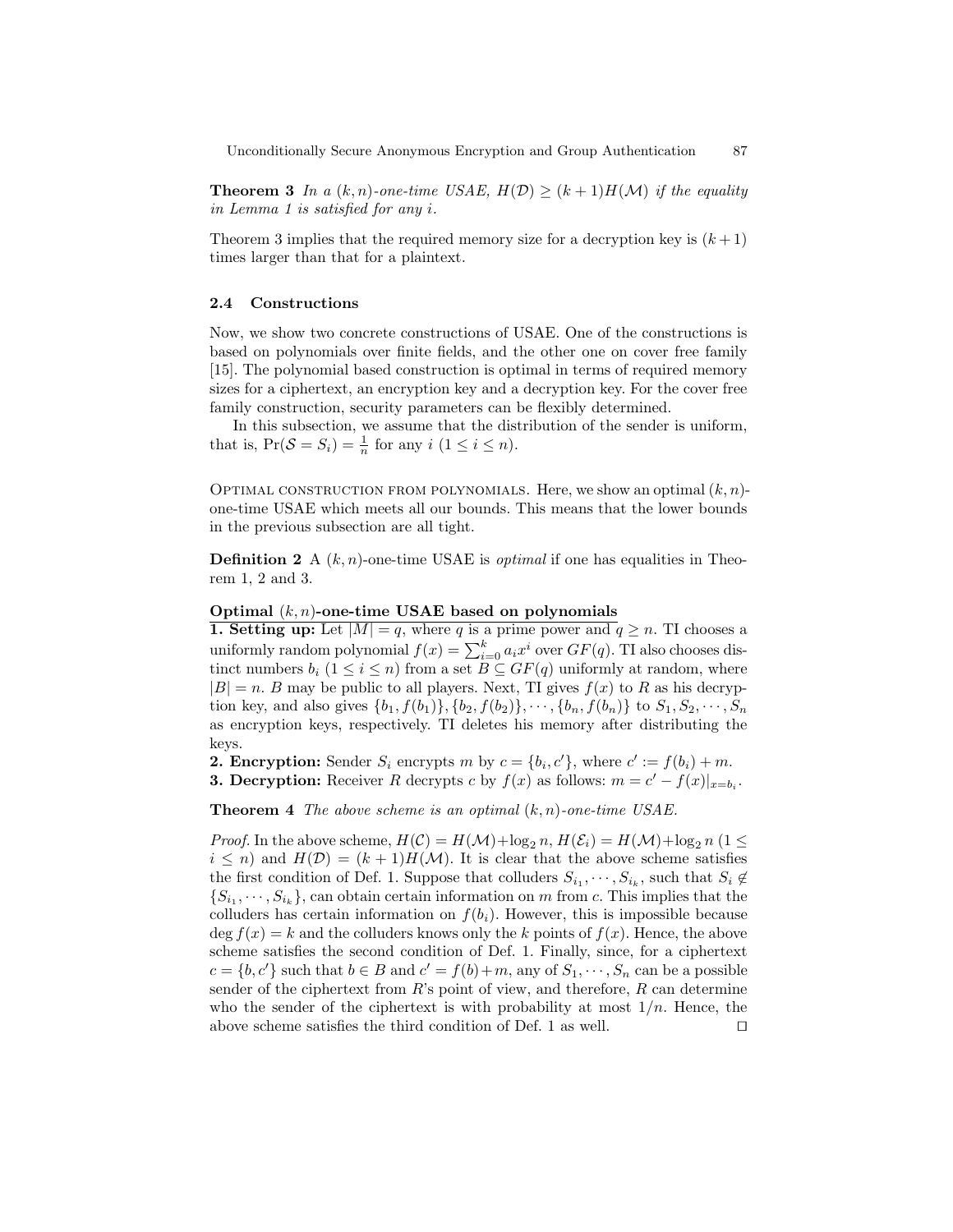Construction from cover free family. Here, we show a construction of USAE based on cover free family [15] which allows a more flexible parameter setting than the polynomial based one. Namely, in cover free family based construction, it is possible to choose parameters n and  $|M|$  with  $|M| < n$ , while, in polynomial based construction, these two parameters must always be determined to be  $|M| \geq n$ .

**Definition 3** Let  $L := \{\ell_1, \ell_2, \dots, \ell_t\}$  and  $F = \{F_1, \dots, F_n\}$  be a family of subsets of L. We call  $(L, F)$  an  $(n, t, k)$  cover free family (CFF) if  $F_0 \not\subset F_1 \cup \cdots \cup$  $F_k$  for all  $F_0, F_1, \dots, F_k \in F$ , where  $F_i \neq F_j$  if  $i \neq j$ .

A trivial CFF is the family consisting of single element subsets, in which case  $n = t$ . It should also be noted that there exist nontrivial constructions of CFF with  $n > t$ . Construction of CFFs is intensively studied in various areas of mathematics such as finite geometry, design theory, and probability theory. Concrete methods for generating CFF are given in [16].

### $(k, n)$ -one-time USAE based on  $(n, t, k)$ -CFF

**1. Setting up:** TI first generates an  $(n,t,k)$ -CFF such that each of  $\ell_i$  ( $1 \leq i \leq t$ ) is an element of  $GF(q)$ , where  $\mathcal{M} = GF(q)$ . TI also chooses distinct numbers  $r_i$   $(1 \leq i \leq n)$  from  $\{1, 2, \dots, n\}$  uniformly at random. An algorithm that generates  $F_i$  ( $1 \le i \le n$ ) from i and L may be public to all players. Next, TI gives L to R as his decryption key. TI also gives  $\{r_i, \ell^{(i)}\}$   $(1 \leq i \leq n)$  to  $S_i$   $(1 \leq i \leq n)$ , respectively, as encryption keys, where  $\ell^{(i)} := \sum_{\ell \in F_{r_i}} \ell$ . After distributing the keys, TI deletes his memory.

**2. Encryption:** Sender  $S_i$  encrypts m by  $c = \{r_i, c'\}$ , where  $c' = m + \ell^{(i)}$ .

**3. Decryption:** Receiver R generates  $F_{r_i}$  from L and  $r_i$ . Then, R computes m as  $m = c' - \sum_{\ell \in F_{r_i}} \ell$ .

**Theorem 5** The above scheme is a  $(k, n)$ -one-time USAE.

*Proof.* It is obvious that the above scheme satisfies all of conditions in Def. 1.  $\Box$ 

The required memory sizes for the above construction is formally addressed as follows:

Theorem 6 The required memory sizes in the above construction are given as follows:

 $H(\mathcal{C}) = \log_2 nq$ ,  $H(\mathcal{E}_i) = \log_2 nq$  for any  $i$   $(1 \leq i \leq n)$ ,  $H(\mathcal{D}) = t \log_2 q$ .

It should be noted that the cover free family based construction matches the lower bounds on the required memory sizes for a ciphertext and an encryption key.

Comparison. Here, comparison between polynomial and cover free family based constructions is explored. Given the fact described above, our polynomial construction is optimal in terms of required memory sizes. Therefore, polynomial based construction is theoretically superior to the cover free family based construction storage wise. However, polynomial based construction can only be implemented when  $|M| \geq n$  although, in most practical situations, this restriction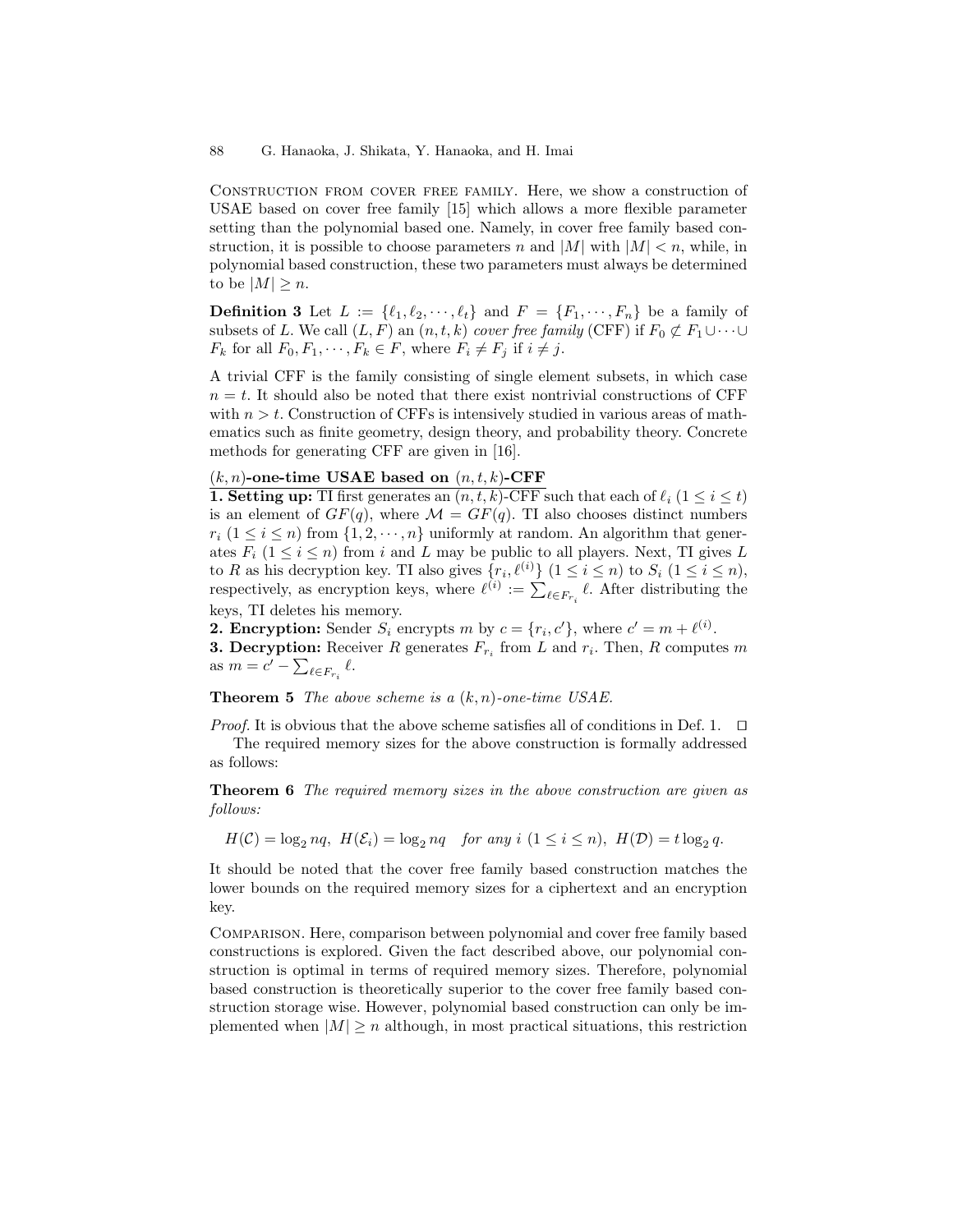may be ignored. On the other hand, for the cover free family based construction, it allows even for  $|M| < n$  when there exist an appropriate cover free family. We now show an example of system parameter settings in the case when this restriction do, applies. For the following situation, the cover free family based construction will be more suitable than polynomial based construction in terms of required memory sizes.

*Example.* Assume that the message space is  $\{yes, no\}$  and we need a  $(127, 128)$ one-time USAE. For the polynomial based construction, a finite field  $GF(q)$ with  $q \geq 128$  is required. Consequently, the size of a ciphertext will be at least 14 bits. A receiver and a sender must then store at least 896 bits and 14 bits, respectively. For the cover free family based construction, (128, 128, 127)-CFF (trivial CFF) over  $GF(2)$ , the size of a ciphertext will be 8 bits at the least, and a receiver and a sender store at least 128 bits and 8 bits, respectively. For the described situation, we can see a significant advantage of the cover free family based construction over the polynomial based construction.

In summary, different constructions are advantageous for different perspectives, so, one construction may do better than another under certain circumstances. However, the polynomial based construction is generally most suitable for typical security parameter settings in USAE. And for the case when  $|M| < n$ , the cover free family based construction betters.

Memory sizes requirement can be reduced further for the above example if we utilize nontrivial CFF instead. However, in a nontrivial CFF, the number of malicious senders cannot be set to a considerably larger number than the total number of the senders. This fact is due to the following proposition:

**Proposition 1** ([16]) In a nontrivial  $(n, t, k)$ -CFF with  $n > t$ ,  $\frac{k(k-1)}{2} \leq n$ .

#### 2.5 Extensions

NON-MALLEABLE SCHEME. Here, we consider *non-malleability* [14] of the proposed USAE. Frankly, non-malleability means an adversary's inability: given a challenge ciphertext  $c$ , to generate a different ciphertext  $\hat{c}$  such that the plaintexts  $m, \hat{m}$  underlying these two ciphertexts are meaningfully related. For computational encryption schemes, formal definitions of non-malleability are given in [2, 3]. Here, we give a definition of non-malleability for USAE.

**Definition 4** Let  $\hat{c}(\neq c)$  be another ciphertext which could have been generated by s instead of c in USAE, and  $\hat{m}(\neq m)$  be a plaintext underlying  $\hat{c}$ . Let  $\hat{C}$  and  $\hat{M}$ denote random variables induced by  $\hat{c}$  and  $\hat{m}$ , respectively. A USAE is *perfectly* non-malleable if the following equation holds:

$$
H(\hat{\mathcal{M}}|\mathcal{C}, \hat{\mathcal{C}}, \mathcal{M}, \mathcal{E}_{i_1}, \cdots, \mathcal{E}_{i_k}) = H(\hat{\mathcal{M}}|\mathcal{C}, \mathcal{M}),
$$
\n(1)

for any set of k malicious senders  $\{S_{i_1}, \dots, S_{i_k}\} \subset \{S_1, \dots, S_n\}$  such that  $s \notin$  $\{S_{i_1}, \cdots, S_{i_k}\}.$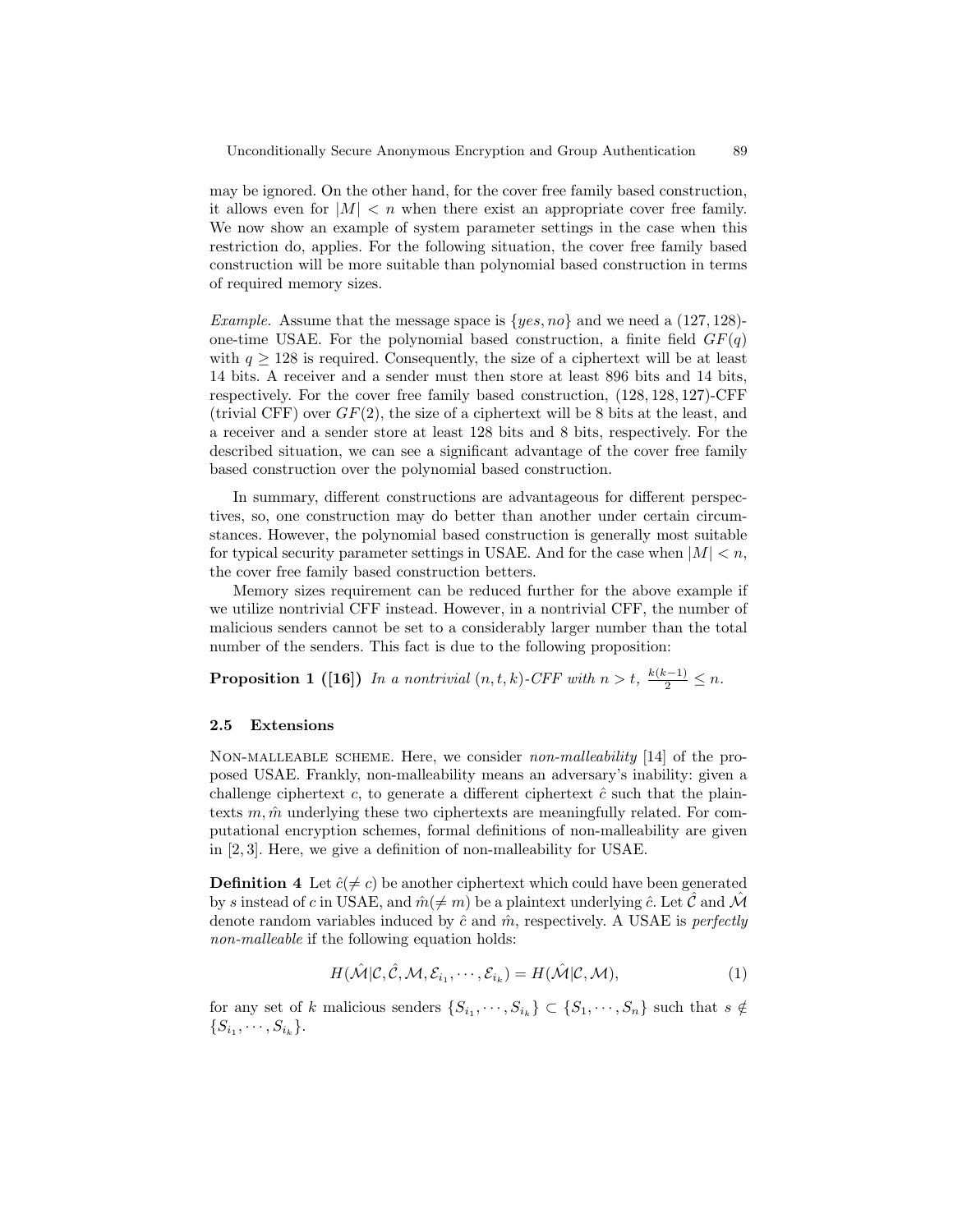The above definition is reasonable since Eq. 1 implies that even if an adversary knows a pair of  $\{c, m\}$ , there is no other ciphertext which can give further information except the information that its underlying plaintext is not identical to m. In other words, no adversary can generate a ciphertext whose plaintext is meaningfully related to  $m$  when Eq. 1 holds.

A USAE which satisfies perfect non-malleability is constructed as follows:

### Non-malleable  $(k, n)$ -one-time USAE based on polynomials

**1. Setting up:** Let  $|M| = q$ , where q is a prime power and  $q \geq n$ . TI chooses a uniformly random polynomials  $f_i(x) = \sum_{j=0}^{k} a_{ij} x^j$   $(i = 1, 2)$  over  $GF(q)$ . Then also chooses distinct numbers  $b_i$   $(1 \leq i \leq n)$  from a set  $B \subseteq GF(q)$  uniformly at random, where  $|B| = n$ , such that  $f_2(b_i) \neq 0$  for any  $i (1 \leq i \leq n)$ . B may be public to all players. Next, TI gives  $f_1(x)$  and  $f_2(x)$  to R as his decryption key, and also gives  $\{b_1, f_1(b_1), f_2(b_1)\}, \{b_2, f_1(b_2), f_2(b_2)\}, \cdots, \{b_n, f_1(b_n), f_2(b_n)\}\)$  to  $S_1, S_2, \dots, S_n$  as encryption keys, respectively. TI deletes his memory after distributing the keys.

**2. Encryption:** Sender  $S_i$  encrypts m by  $c = \{b_i, c'\}$ , where  $c' := f_1(b_i)$  +  $m f_2(b_i)$ .

**3. Decryption:** Receiver R decrypts c by  $f_1(x)$  and  $f_2(x)$  as follows:  $m =$  $(c'-f_1(x)|_{x=b_i})/f_2(x)|_{x=b_i}.$ 

### **Theorem 7** The above scheme is a perfectly non-malleable  $(k, n)$ -one-time USAE.

Proof. Similarly to the proof of Theorem 4, it can be proved that the above scheme is a  $(k, n)$ -one-time USAE. Now, we show that the above scheme satisfies the equality of Eq. 1. It is obvious that

$$
H(\hat{\mathcal{M}}|\mathcal{C},\mathcal{M}) = -\sum_{m \in M} \sum_{\hat{m} \in M \setminus \{m\}} \Pr(\mathcal{M} = m) \Pr(\hat{\mathcal{M}} = \hat{m}|\mathcal{M} = m)
$$

$$
\log_2 \Pr(\mathcal{M} = m) \Pr(\hat{\mathcal{M}} = \hat{m}|\mathcal{M} = m). (2)
$$

Next, we show that  $H(\hat{\mathcal{M}}|\mathcal{C}, \hat{\mathcal{C}}, \mathcal{M}, \mathcal{E}_{i_1}, \cdots, \mathcal{E}_{i_k})$  is equivalent to that in Eq. 2. Since both deg  $f_1(x)$  and deg  $f_2(x)$  are k, no information on  $f_1(x)$  and  $f_2(x)$ cannot be obtained even if  $e_1, \dots, e_k$  are used. Then, a set of all possible values for  $(f_1(x), f_2(x))$  becomes  $\Gamma := \{(\gamma_1, \gamma_2) | c' = \gamma_1 + m\gamma_2, \ \gamma_2 \neq 0\}$ . Consequently, for given  $\hat{c}$  = { $b_i, \hat{c}'$ }, a set of all possible plaintext  $\hat{m}$  underlying  $\hat{c}$  is  $M' :=$  ${m'm' = (\hat{c}' - \gamma_1)/\gamma_2, \ \forall (\gamma_1, \gamma_2) \in \Gamma}$ . From Lemma 2 and 3, we have  $M' =$  $M\setminus\{m\}$  and a mapping  $\tau: \Gamma \to M'$ , such that  $\tau(\gamma_1, \gamma_2) = (\hat{c}' - \gamma_1)/\gamma_2$ , is bijective. Hence, we have

$$
H(\hat{\mathcal{M}}|\mathcal{C}, \hat{\mathcal{C}}, \mathcal{M}, \mathcal{E}_{i_1}, \cdots, \mathcal{E}_{i_k})
$$
  
=  $-\sum_{m \in M} \sum_{(\gamma_1, \gamma_2) \in \Gamma} \Pr(\mathcal{M} = m) \Pr(\hat{\mathcal{M}} = \tau(\gamma_1, \gamma_2) | \mathcal{M} = m)$   
 $= -\sum_{m \in M} \sum_{\hat{m} \in \mathcal{M} \setminus \{m\}} \Pr(\mathcal{M} = m) \Pr(\hat{\mathcal{M}} = \hat{m} | \mathcal{M} = m)$   
 $\log_2 \Pr(\mathcal{M} = \hat{m}) \mathcal{M} = m)$   
 $\log_2 \Pr(\mathcal{M} = m) \Pr(\hat{\mathcal{M}} = \hat{m} | \mathcal{M} = m).$  (3)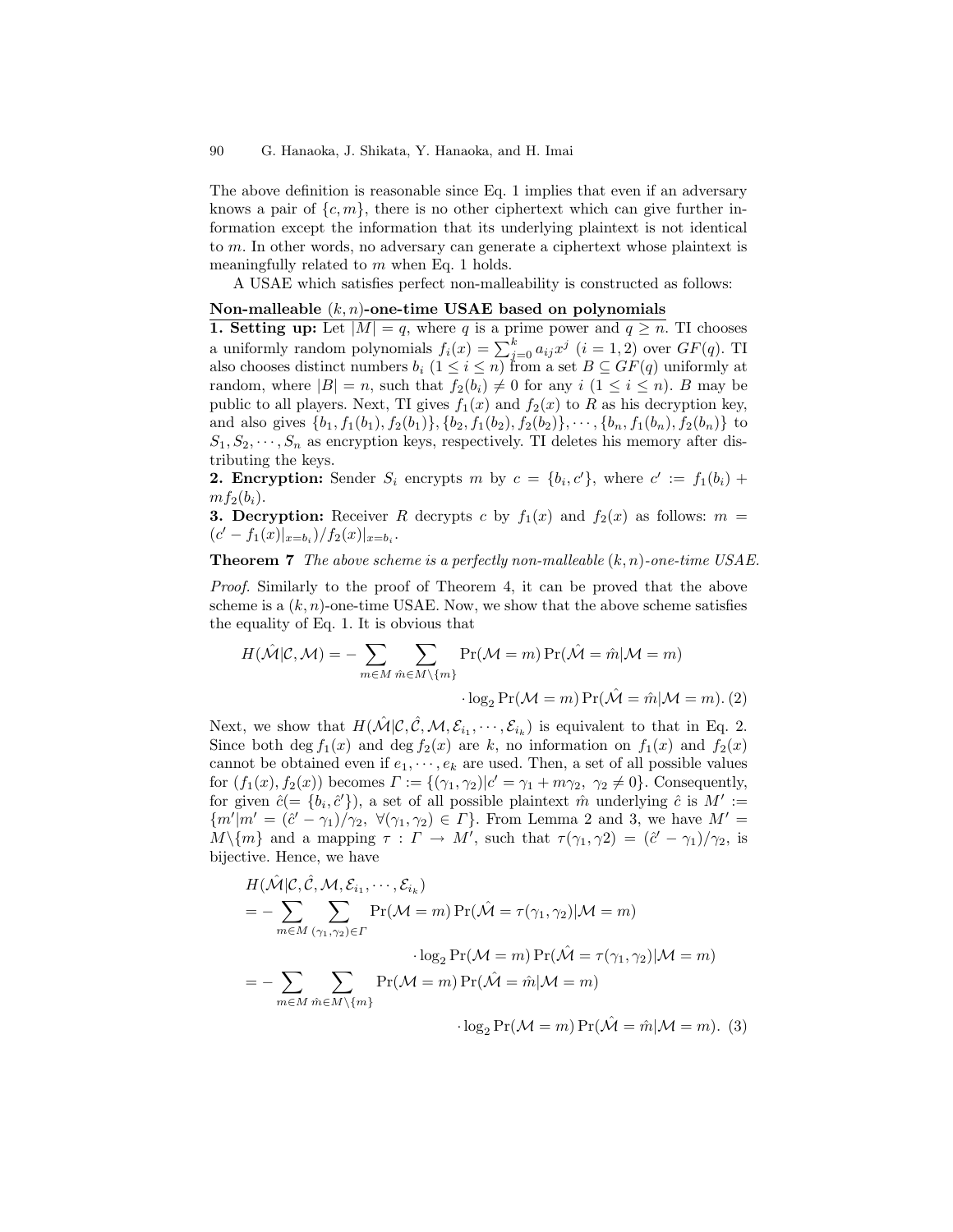Unconditionally Secure Anonymous Encryption and Group Authentication 91

From Eq. 2 and 3, Eq. 1 holds.  $\square$ 

**Lemma 2** For a given ciphertext  $c = \{b_i, c'\} \in C$  and its corresponding plaintext  $m \in M$ , let  $\Gamma := \{(\gamma_1, \gamma_2) | c = \gamma_1 + m\gamma_2, \gamma_2 \neq 0\}$ . Then, for any  $\hat{c} (=$  $\{b_i, \hat{c}'\}\}\in C$ , such that  $\hat{c}' \neq c'$ ,  $(\hat{c}' - \gamma_1)/\gamma_2 \neq m$  if  $(\gamma_1, \gamma_2) \in \Gamma$ .

*Proof.* Suppose that there exist  $(\gamma_1, \gamma_2) \in \Gamma$ , such that  $(\hat{c}' - \gamma_1)/\gamma_2 = m$ . Then,  $\hat{c}' = \gamma_1 + m\gamma_2 = c'.$  Since  $\hat{c}' \neq c'$ , this is a contradiction.

**Lemma 3** For a given ciphertext  $c = \{b_i, c'\} \in C$  and its corresponding plaintext  $m \in M$ , let  $\Gamma := \{(\gamma_1, \gamma_2) | c = \gamma_1 + m\gamma_2, \gamma_2 \neq 0\}$ . Then, for any  $\hat{c} (=$  $\{b_i, \hat{c}'\}\) \in C$ , such that  $\hat{c}' \neq c'$ ,  $(\hat{c}' - \gamma_{11})/\gamma_{12} \neq (\hat{c}' - \gamma_{21})/\gamma_{22}$  if  $(\gamma_{11}, \gamma_{12}) \neq$  $(\gamma_{21}, \gamma_{22})$  and  $(\gamma_{11}, \gamma_{12}), (\gamma_{21}, \gamma_{22}) \in \Gamma$ .

*Proof.* Suppose that there exist  $(\gamma_{11}, \gamma_{12}), (\gamma_{21}, \gamma_{22}) \in \Gamma$ , such that  $(\hat{c}' - \gamma_{11})/\gamma_{12} =$  $(\hat{c}' - \gamma_{21})/\gamma_{22}$ . Letting  $\hat{m} := (\hat{c}' - \gamma_{11})/\gamma_{12} (= (\hat{c}' - \gamma_{21})/\gamma_{22})$ , we have  $\hat{c}' =$  $\gamma_{11} + \hat{m}\gamma_{12} = \gamma_{21} + \hat{m}\gamma_{22}$ . Hence,

$$
(\gamma_{11} - \gamma_{21}) = -\hat{m}(\gamma_{12} - \gamma_{22}). \tag{4}
$$

Also, since  $c' = \gamma_{11} + m\gamma_{12} = \gamma_{21} + m\gamma_{22}$ , it is clear that

$$
(\gamma_{11} - \gamma_{21}) = -m(\gamma_{12} - \gamma_{22}). \tag{5}
$$

From Eq. 4 and 5, it is obvious that  $(\gamma_{11} - \gamma_{21}) = (\gamma_{12} - \gamma_{22}) = 0$  or  $m' = m$ . When  $(\gamma_{11} - \gamma_{21}) = (\gamma_{12} - \gamma_{22}) = 0$ , we get  $(\gamma_{11}, \gamma_{12}) = (\gamma_{21}, \gamma_{22})$ . This is a contradiction. On the other hand, when  $m' = m$ , this is also a contradition due to Lemma 2.  $\Box$ 

Multiple-receiver scheme. The model of USAE described in section 2.1 is built for a single receiver. That is, there exists only one receiver for the entire model. From this, we can extend the model to be a multiple receiver model and show an efficient implementation of it. More detailed discussion will be provided in the full version of this paper.

## 3 Group authentication code

In this section, we show a model, security definition and a concrete construction of GA-code, which is an unconditionally secure authentication code with anonymity like group signatures. With the combination of USAE and GA-code, a secure communication system, which assures confidentiality, authenticity and user's anonymity can be constructed without any computational assumptions.

#### 3.1 Model

Similar to what we saw in the model of USAE, we introduce the trusted initial*izer model* for GA-code as well. In GA-code model, there are  $n+3$  participants,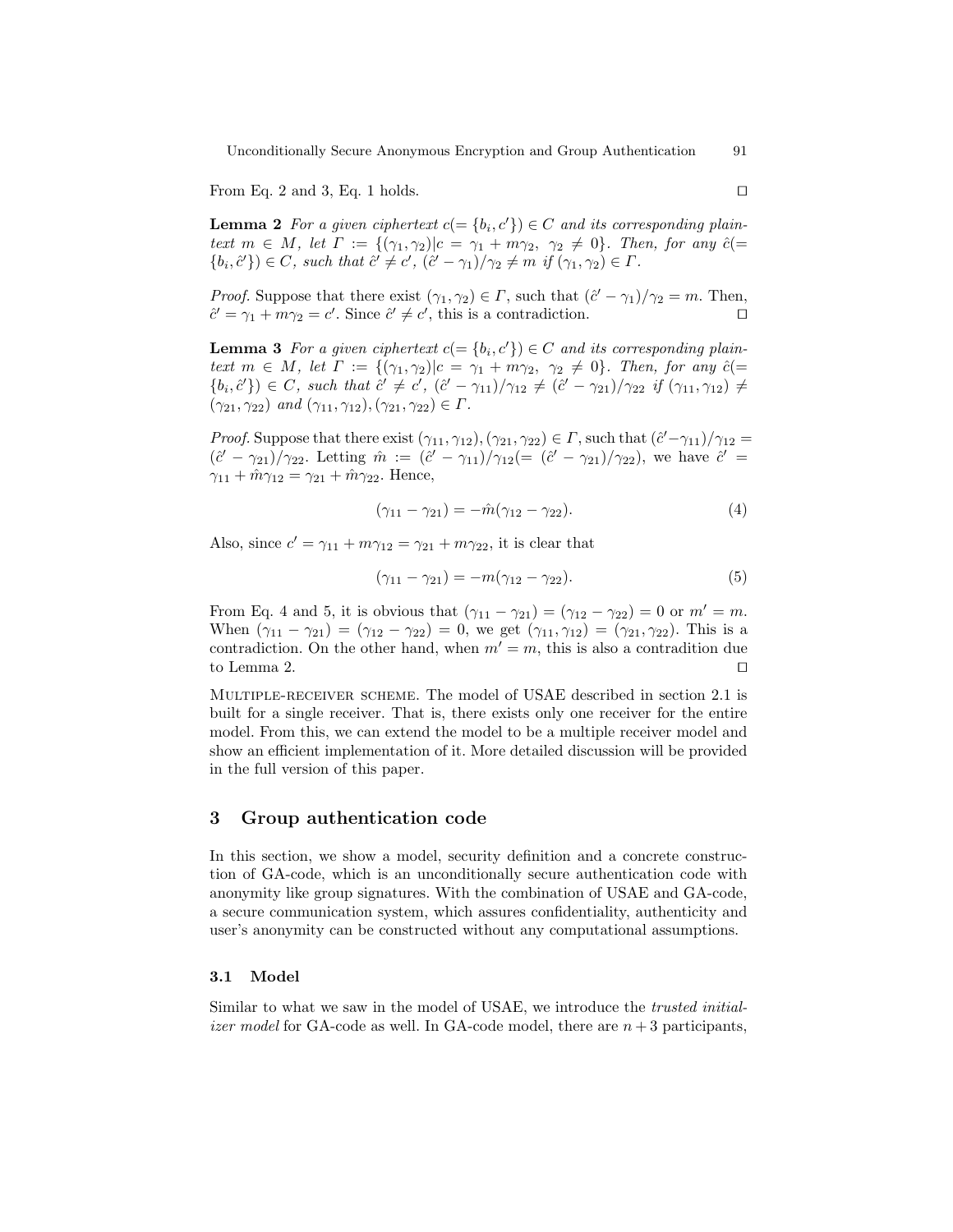a set of n senders  $\{S_1, \dots, S_n\}$ , a receiver R, a group authority G and a trusted initializer, TI. TI generates secret information  $u_1, \dots, u_n$  for  $S_1, \dots, S_n$ , respectively, and secret information  $v$  for  $R$ . TI also generates secret information  $w$ for G. After distributing these keys, TI deletes his memory. In order to send a plaintext m to R with authenticity,  $s \in \{S_1, \dots, S_n\}$  generates an authenticated message  $\alpha$  from m by using  $u_i$  and transmits  $\alpha$  to R. R verifies the validity of  $\alpha$  by using m and v. In a situation where R wants to reveal the identity of the sender, R can obtain it by cooperating with G only if G approves  $R$ 's request.

### 3.2 Definition

Here, we formally define the security of GA-code. In GA-code, a sender is able to prove that he is a legitimate member of a group,  $\{S_1, \dots, S_n\}$ . In addition, by cooperating with  $G, R$  can obtain the identity of the sender fairly simply. However, each of  $R$  and  $G$  alone, cannot reveal the sender's identity.

An adversary can perform impersonation or substitution by constructing a fraudulent codeword. The attack is considered successful if the receiver accepts the codeword. In impersonation, an adversary is assumed to not have seen any communication occurred priorly, while in substitution, the adversary have seen at least one transmitted codeword. Both impersonation and substitution can be performed by either senders and outsiders, where none of TI,  $G, R, S_1, \cdots, S_n$ is included in the collusion of the outsiders. Also, senders' attack is considered to be successful if a fraudulent codeword is accepted by the receiver and no fraudulent message is traced back to the malicious sender who wrote the message by the receiver and a group authority. Outsiders' attack is considered successful if the receiver accepts the fraudulent codeword. Note that, mixed collusion attack delivered together by senders and outsiders is referred to an attack made only by senders.

Let  $S, U_i$   $(i = 1, \dots, n)$ ,  $V, W, M$  and A denote the random variables induced by s,  $u_i$   $(i = 1, \dots, n)$ , v, w, m and  $\alpha$ , respectively. For X, let  $X := \{x | \Pr(X =$  $x$ ) > 0}. |X| denotes the cardinality of X.

We assume that at most  $k$  ( $0 \le k \le n-1$ ) authorized senders are malicious. Then, the security of GA-code is formally defined as follows:

**Definition 5** We say that  $(\mathcal{U}_1, \dots, \mathcal{U}_n, \mathcal{V}, \mathcal{W}, \mathcal{M}, \mathcal{A})$  is a  $(p, k, n)$ -one-time group authentication code (GA-code) if

1. Any set of k malicious senders can perform impersonation with probability at most p. Namely, for any set of k malicious senders  $\{S_{i_1}, \dots, S_{i_k}\} \subset S$ ,

max max Pr(R accepts  $\alpha \wedge$  none of  $\{S_{i_1}, \dots, S_{i_k}\}\$  $u_{i_1},\cdots,u_{i_k}$   $\alpha$ 

is detected as the sender of  $\alpha | u_{i_1}, \dots, u_{i_k} \rangle \leq p$ .

**2.** Any outsiders can perform impersonation with probability at most  $p$ , i.e.  $\max_{\alpha} \Pr(R \text{ accepts } \alpha) \leq p.$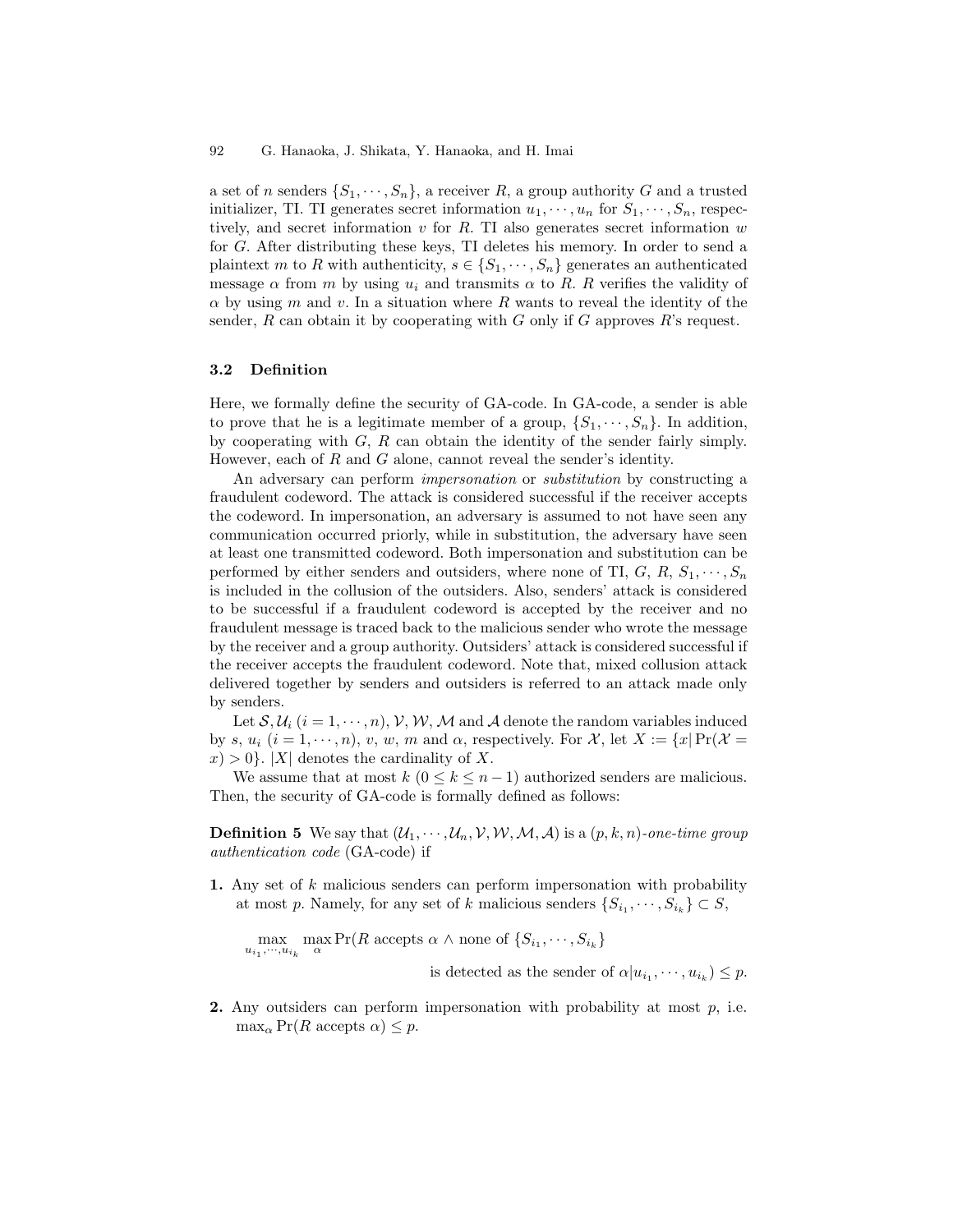**3.** Any set of k malicious senders can perform substitution with probability at most p. Namely, letting  $S = S_{i_0}$ , for any set of k malicious senders  $S_{i_1}, \cdots, S_{i_k}$  such that  $S_{i_0} \notin \{S_{i_1}, \cdots, S_{i_k}\},\$ 

```
max max \max_{u_{i_1}, \dots, u_{i_k}} \max_{\alpha'} \Pr(R \text{ accepts } \alpha \land \text{none of } \{S_{i_1}, \dots, S_{i_k}\}\)
```
is detected as the sender of  $\alpha|u_{i_1},\dots, u_{i_k}, \alpha' \rangle \leq p$ ,

where  $\alpha'$  is taken over the set of valid authenticated messages which can be generated by  $S_{i_0}$ .

- 4. Any set of outsiders can perform substitution with probability at most  $p$ , i.e. letting  $\alpha'$  be an authenticated message which is generated by an honest user,  $\max_{\alpha} \max_{\alpha,\alpha \neq \alpha'} \Pr(R \text{ accepts } \alpha | \alpha') \leq p.$
- 5. R obtains no information on the identity of s from  $\alpha$ , namely, Pr(S =  $S_i|\alpha, v) = \Pr(\mathcal{S} = S_i)$  for any  $\alpha$  and  $i$   $(1 \leq i \leq n)$ .
- 6. G obtains no information on the identity of s from  $\alpha$ , namely, Pr(S =  $S_i|\alpha, w) = \Pr(\mathcal{S} = S_i)$  for any  $\alpha$  and  $i$   $(1 \leq i \leq n)$ .
- 7. Cooperating with G, R can reveal the identity of the sender of the authenticated message  $\alpha$  with probability more than  $Pr(S = S_{i_0})$ , where  $S_{i_0}$  is the sender of  $\alpha$ .

### 3.3 Constructions

In this subsection, we show a couple of constructions of GA-codes; one is based on polynomials and the other is based on cover free families.

Construction from polynomials. Based on polynomials, a GA-code can be constructed as follows:

### GA-code based on polynomials

**1. Setting up:** Let  $M = GF(q) \setminus \{0\}$ , where q is a prime power and  $q \geq n$ . TI chooses a uniformly random polynomials  $f(x)$  and  $g(x)$  over  $GF(q)$  such that deg  $f(x) \leq k+1$  and deg  $g(x) \leq k+1$ . TI also chooses distinct numbers  $b_i$   $(1 \leq i \leq n)$  from  $B \subseteq GF(q)$  uniformly at random, where  $|B|=n$  such that  $f(b_i) \neq f(b_j)$  for any i, j with  $1 \leq i, j \leq n$ ,  $i \neq j$ . Next, TI gives  $f(x)$  and  $g(x)$  to R as v, and also gives  $\{b_1, f(b_1), g(b_1)\}, \{b_2, f(b_2), g(b_2)\}, \cdots, \{b_n, f(b_n), g(b_n)\}\$ to  $S_1, S_2, \dots, S_n$  as  $u_1, u_2, \dots, u_n$ , respectively. TI also generates a mapping  $\pi: GF(q) \to S$  such that  $\pi(f(b_i)) = S_i$  and gives it to G as w. TI deletes his memory after distributing the keys.

**2. Message generation:** Sender  $S_i$  generates an authenticated message  $\alpha$  for m as  $\alpha = \{m, b_i, h\}$ , where  $h := f(b_i)m + g(b_i)$ .

**3. Verification:** Receiver R accepts  $\alpha$  as valid if h is identical to  $f(x)|_{x=b}$ ,  $m +$  $g(x)|_{x=b_i}$ .

**4. Tracing:** When  $R$  wants to reveal the identity of the sender,  $R$  first sends a request to G. If R's request is approved by G, R transmits  $f(b_i)$  to G via a secure channel. Then, G reveals the sender's identity by  $S_i = \pi(t)$  and transmits this result back to R.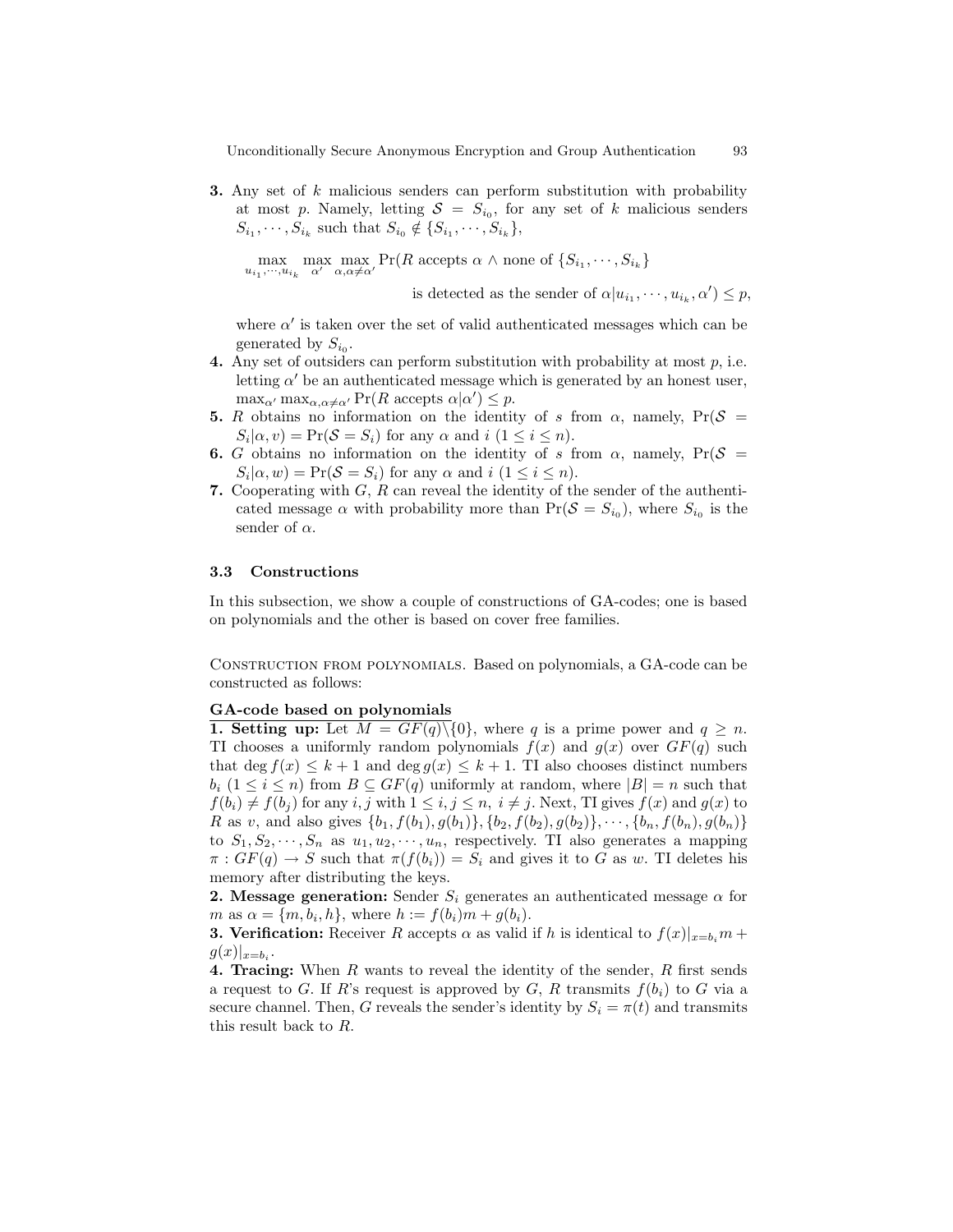The security of the above scheme is addressed as follows:

Lemma 4 In the GA-code based on polynomials, colluders, which include at most k of  $\{S_1, S_2, \dots, S_n\}$ , can perform impersonation with probability at most  $\frac{1}{q}$ . (See conditions 1 and 2 of Def. 5.)

*Proof.* For succeeding impersonation by collusion of senders  $\{S_{i_1}, \dots, S_{i_k}\}\$ , adversaries need to produce a fraudulent message  $\{b, m', h'\}$  such that  $h' = f(b)m' +$  $g(b)$  and  $b \notin \{b_{i_1}, \dots, b_{i_k}\}$ . Since the malicious senders have only k points of  $g(x)$ , it is therefore, impossible to obtain any information on  $q(b)$ , and accordingly, they also have no information on  $h'$ . Therefore, the probability of succeeding the attack will be at most  $1/q$ . In similar manner to this, we can also prove that the probability of succeeding outsiders' impersonation is at most  $1/q$ .

**Lemma 5** In the GA-code based on polynomials, colluders, which include at most k of  $\{S_1, S_2, \dots, S_n\} \backslash \{S_{i_0}\},\$  can perform substitution with probability at  ${\color{black} most\, \frac{1}{q-k},\, where\, S_{i_0} \, \, is\, the\, honest\, sender\, who\, sends\, a\, valid\, authenticated\, message}$  $\alpha'$  to R. (See conditions 3 and 4 of Def. 5.)

*Proof.* For succeeding substitution by senders  $\{S_{i_1}, \dots, S_{i_k}\}\$ , adversaries need to produce a fraudulent message  $\{b, m', h'\}$  such that  $h' = f(b)m' + g(b), b \notin$  ${b_{i_1}, \dots, b_{i_k}}$  and  ${b, m', h'} \neq \alpha (= {b_{i_0}, m, h})$ , where  $\alpha$  is an authenticated message generated by  $S_{i_0}$ . For the fraudulent message  $\{b, m', h'\}$ , we consider the following cases: 1)  $b = b_{i_0}$  and  $m' \neq m$ , 2)  $b \neq b_{i_0}$  and  $m' = m$ , 3)  $b \neq b_{i_0}$ and  $m' \neq m$ . For case 1)  $b = b_{i_0}$  and  $m' \neq m$ , we have  $h' = f(b)(m'-m) + h$ . Since the adversaries only have  $f(b_{i_1}), \dots, f(b_{i_k}),$  and  $\deg f(x) = k+1$ , the only information the adversaries have is  $f(b) \notin \{f(b_{i_1}), \dots, f(b_{i_k})\}$ . Consequently, there are  $q - k$  possible values for  $f(b)$ . Hence, from  $h' = f(b)(m' - m) + h$ , there also exist  $q - k$  different values for h' for any  $\{b_{i_0}, m, m', h\}$ . This implies that the probability for succeeding substitution does not exceed  $1/(q-k)$ . For case 2)  $b \neq b_{i_0}$  and  $m' = m$ , we have  $deg(f(x)m' + g(x)) = k + 1$  and the adversaries have only  $f(b_{i_0})m' + g(b_{i_0})$  and  $f(b_{i_1})m' + g(b_{i_1}), \dots, f(b_{i_k})m' + g(b_{i_k}).$ Hence, the adversaries have no information on  $h = f(b)m' + g(b)$ , consequently, the probability for succeeding substitution also does not exceed  $1/q$ . For case 3)  $b \neq b_{i_0}$  and  $m' \neq m$ , we have  $\deg g(x) = k + 1$  and the adversaries only have  $f(b_{i_0})m+g(b_{i_0})$  and  $g(b_{i_1}), \dots, g(b_{i_k})$ . This means, the adversaries have no information on  $g(b)$ . Also, this implies that they do not have any information on h' because  $h' = f(b)m' + g(b)$ , consequently, the probability for succeeding substitution also does not exceed  $1/q$ . Similarly, we can also prove that the probability of succeeding outsiders' substitution will be at most  $1/q$ . Together, any adversaries can succeed their impersonation or substitution with probability at most  $1/(q-k)$ .

**Lemma 6** R or G can determine who had generated the authenticated message  $\alpha$  with probablitiy at most  $Pr(\mathcal{S} = S_{i_0})$ . Additionally, cooperating with G, R can reveal the identity of the sender of the authenticated message  $\alpha$  with probability 1, if  $\alpha$  is valid. (See conditions 5, 6 and 7 of Def. 5.)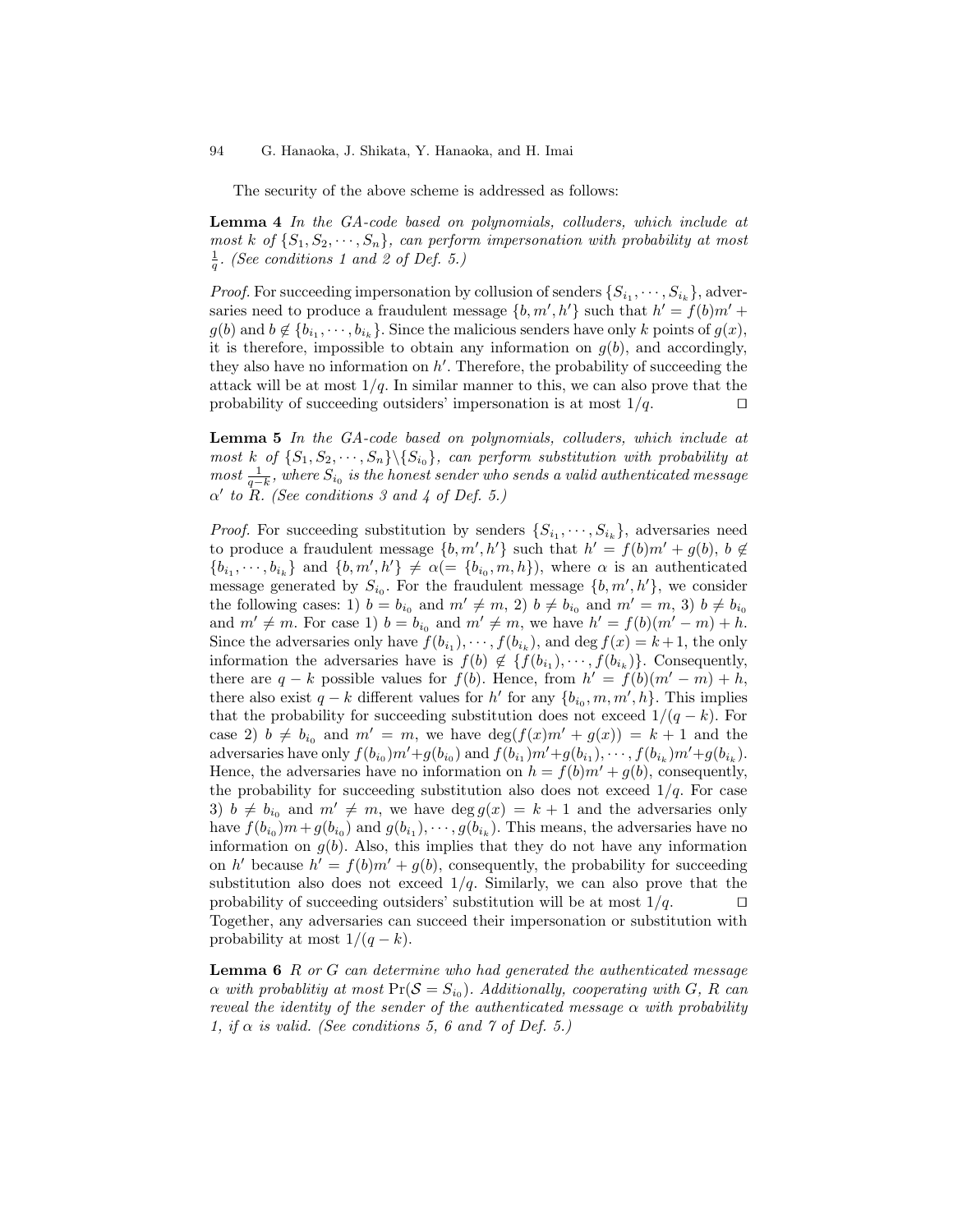*Proof.* Regarding the sender's anonymity, it is clear that  $R$  has no information on the identity of the sender since R does not know the mapping  $\pi$ . Hence, R can only determine the probability of the generator of the authenticated message  $\alpha$  to be at most  $Pr(\mathcal{S} = S_{i_0})$ . On the other hand, though G knows  $\pi$ , G too, has no information regarding the identity of the sender since G does not know  $g(b_{i_0})$ . The probability of G determining who the generator of  $\alpha$  is, is at most  $Pr(S = S_{i_0})$ . However, by cooperating with G, R can identify the sender with probability 1 if  $\alpha$  is valid.

# **Theorem 8** The above scheme is a  $\left(\frac{1}{q-k}, k, n\right)$ -one-time GA-code.

*Proof.* From Lemmas 4, 5 and 6, it is obvious that the above theorem is true.  $\Box$ 

In the security definition of  $GA\text{-code}$ , it is assumed that  $G$  does not join any colluders who try to perform impersonation or substitution. We should note that the probability of succeeding substitution can be increased when  $G$  joins a collusion attack. Since G knows  $f(b_i)$  which is assigned to  $S_i$ , for example, he can substitute a valid authenticated message  $\alpha := \{m, b_i, f(b_i)m + g(b_i)\}\$  with a forged message  $\alpha' := \{m+1, b_i, f(b_i)(m+1) + g(b_i)\}\$  which will be accepted by R. If such an attack is to be avoided, we can fix the above scheme with a slight modification as follows: TI uniformly at random chooses two mappings  $\pi_1$ :  $\{1, 2, \dots, n\} \to \{1, 2, \dots, n\}$  and  $\pi_2 : \{1, 2, \dots, n\} \to S$  such that  $\pi_2(\pi_1(b_i)) = S_i$ instead of  $\pi$ . Then,  $\{f(x), g(x), \pi_1\}$  and  $\pi_2$  are given to R and G as v and w, respectively.

The required memory sizes for the above construction is formally addressed as follows:

**Theorem 9** The required memory sizes in the above scheme are given as follows:

$$
H(\mathcal{A}) = \log_2 nq(q-1), \ H(\mathcal{U}_i) = \log_2 nq^2 \quad \text{for any } i \ (1 \le i \le n),
$$

$$
H(\mathcal{V}) = 2(k+2)\log_2 q, \ H(\mathcal{W}) = \sum_{i=0}^{n-1} \log_2 (q-i).
$$

Construction from cover free family. Another construction of GA-code is based on CFF. An advantage to use the CFF based GA-code is recalling USAE, it does not always require  $|M| + 1 \geq n$  while the requirement is an absolute for the polynomial based GA-code.

In order to construct a GA-code from CFF, we also introduce "classical" Acodes [18, 27] which include only one sender and one receiver. In such A-codes, there are 3 participants, a sender  $\tilde{S}$ , a receiver  $\tilde{R}$  and a trusted initializer TI. TI generates secret information  $\tilde{u}$  and  $\tilde{v}$  for  $\tilde{R}$  and  $\tilde{S}$ , respectively, such that  $\tilde{u} = \tilde{v}$ . In order to send a plaintext  $\tilde{m}$  to  $\tilde{R}$ ,  $\tilde{S}$  generates his authenticated message  $\tilde{\alpha}$ from  $\tilde{m}$  by using  $\tilde{u}$  and transmits  $\tilde{\alpha}$  to  $\tilde{R}$ .  $\tilde{R}$  verifies the validity of  $\tilde{\alpha}$  by using  $\tilde{m}$ and  $\tilde{v}$ . We note that  $\tilde{S}$  or  $\tilde{R}$  may generate  $\tilde{u}$  and  $\tilde{v}$  in order to remove TI.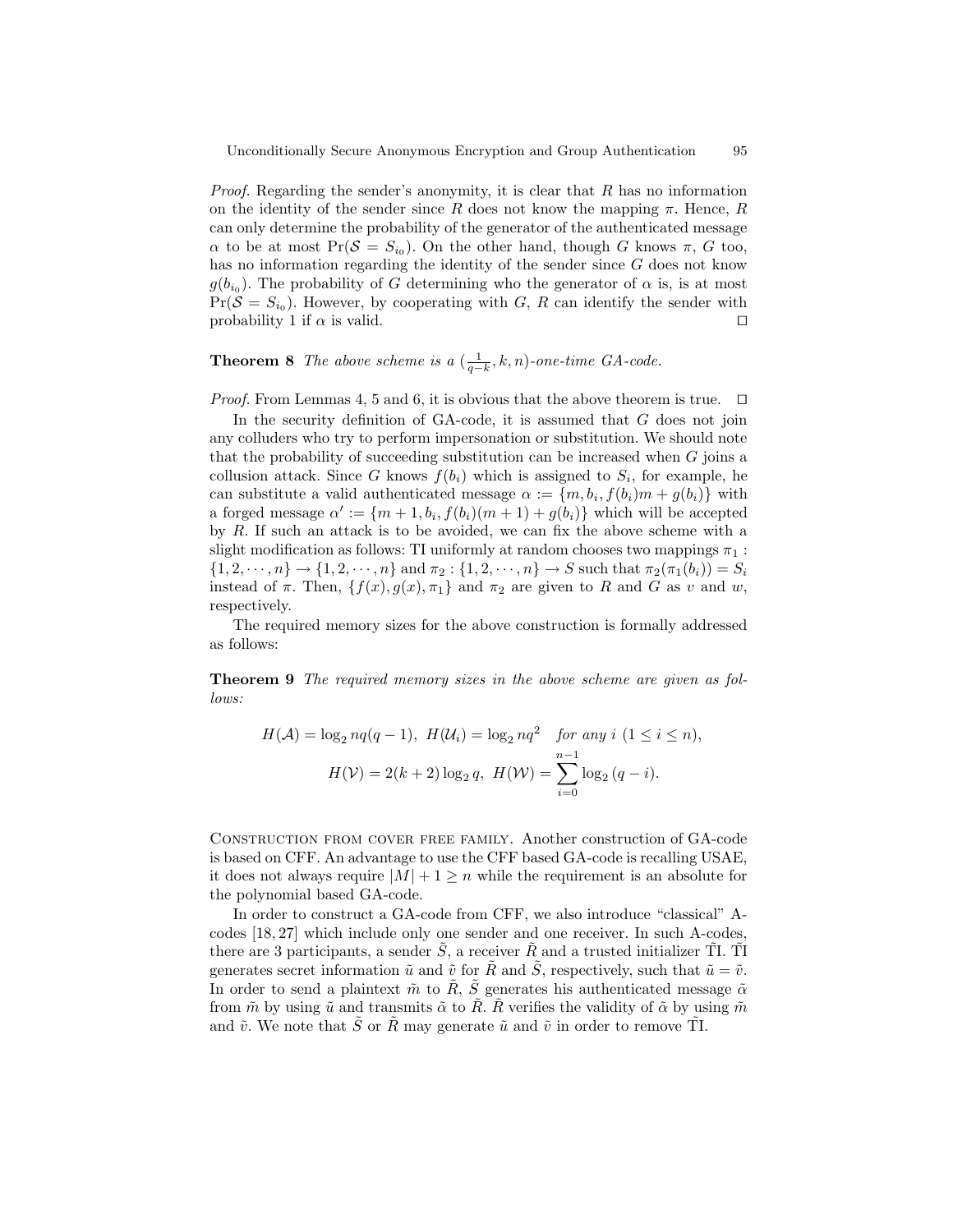**Definition 6** Let  $\tilde{U}$ ,  $(\tilde{V}$ ,  $)\tilde{M}$  and  $\tilde{A}$  denote the random variables induced by  $\tilde{u}, (\tilde{v},\tilde{m})$  and  $\tilde{\alpha}$ , respectively. We say that  $(\mathcal{U},(\mathcal{V}),\mathcal{M},\mathcal{A})$  is a p-authentication code (A-code) if

- 1. Any outsiders (which do not include  $\tilde{S}$ ,  $\tilde{R}$  or  $\tilde{T}I$ ) can perform impersonation with probability at most p. Namely,  $\max_{\tilde{\alpha}} \Pr(\tilde{R} \text{ accepts } \tilde{\alpha}) \leq p$ .
- 2. Any set of outsiders can perform substitution with probability at most p. Namely, letting  $\alpha'$  be an authenticated message which is generated by  $\tilde{S}$ ,  $\max_{\tilde{\alpha}} \max_{\tilde{\alpha}} \max_{\tilde{\alpha}} \tilde{\alpha} \neq \tilde{\alpha}$ <sup>'</sup> Pr(*R* accepts  $\tilde{\alpha}|\alpha' \leq p$ .

Construction methods of A-codes are given in, for example, [18, 27]. In the followings, for simplicity, let  $f : M \times U \to A$  denote a mapping such that  $f(\tilde{m}, \tilde{u}) = \tilde{\alpha}$ . Additionally, notations for CFF is the same as that in Def. 3.

### GA-code based on cover free families

1. Setting up: Let  $M := \tilde{M}$ . TI first generates an  $(n, t, k)$ -CFF such that each of  $\ell_i$  ( $1 \leq i \leq t$ ) is an element of  $\tilde{U}$ . TI also chooses distinct numbers  $r_i$   $(1 \leq i \leq n)$  from  $\{1, 2, \dots, n\}$  uniformly at random. An algorithm that generates  $F_i$  ( $1 \leq i \leq n$ ) from i and L may be public to all players. TI further uniformly at random chooses two mappings  $\pi_1 : \{1, 2, \dots, n\} \to \{1, 2, \dots, n\}$ and  $\pi_2 : \{1, 2, \dots, n\} \to S$  such that  $\pi_2(\pi_1(r_i)) = S_i$  for  $1 \le i \le n$ . Next, TI gives  $\{L, \pi_1\}$  to R as v. TI also gives  $\{r_i, F_{r_i}\}\ (1 \leq i \leq n)$  to  $S_i\ (1 \leq i \leq n)$ , respectively, as  $u_i$ . In addition,  $\pi_2$  is given to G as w. After distributing the keys, TI deletes his memory.

**2. Message generation:** Sender  $S_i$  generates an authenticated message  $\alpha$  for m as  $\alpha := \{r_i, \alpha'_{1}^{(r_i)}, \alpha'_{2}^{(r_i)}, \cdots, \alpha'_{|F_r|}^{(r_i)}\}$  $\binom{(r_i)}{|F_{r_i}|}$ , where  $\alpha'_{j}^{(r_i)} := f(m, \ell_j^{(r_i)})$   $(1 \le j \le |F_{r_i}|),$ assuming that  $F_{r_i} = \{ \ell_1^{(r_i)}, \ell_2^{(r_i)}, \cdots, \ell_{|F_{r_i}|}^{(r_i)} \}$  $\binom{[r_i]}{[F_{r_i}]}.$ 

**3. Verification:** Receiver R first generates  $F_{r_i}$  from L and  $r_i$ . Then, R accepts  $\alpha$  as valid if  $\alpha'_{j}^{(r_i)}$  is identical to  $f(m, \ell_j^{(r_i)})$  for all  $j \ (1 \leq j \leq |F_{r_i}|)$ .

**4. Tracing:** When R wants to reveal the identity of the sender,  $\hat{R}$  first sends a request to G. If R's request is approved by G, R calculates  $t = \pi_1(r_i)$  and transmits it to G. Then, G reveals the sender's identity by  $S_i = \pi_2(t)$  and transmits this result back to  $R$  via a secure channel.

**Theorem 10** The above scheme is a  $(p, k, n)$ -one-time GA-code.

The proof of the theorem is straightforward.

The required memory sizes for the above construction is formally addressed as follows:

**Theorem 11** The required memory sizes in the above scheme are given as follows:

$$
H(\mathcal{A}) = \log_2 n + |F| H(\tilde{\mathcal{A}}), \ H(\mathcal{U}_i) = \log_2 n + |F| H(\tilde{\mathcal{U}}) \quad \text{for any } i \ (1 \le i \le n),
$$

$$
H(\mathcal{V}) = t H(\tilde{\mathcal{U}}) + \sum_{i=0}^{n-1} \log_2 (i+1), \ H(\mathcal{W}) = \sum_{i=0}^{n-1} \log_2 (i+1),
$$

assuming that all  $|F_{r_i}|$   $(1 \leq i \leq n)$  are of the same size  $|F|$ .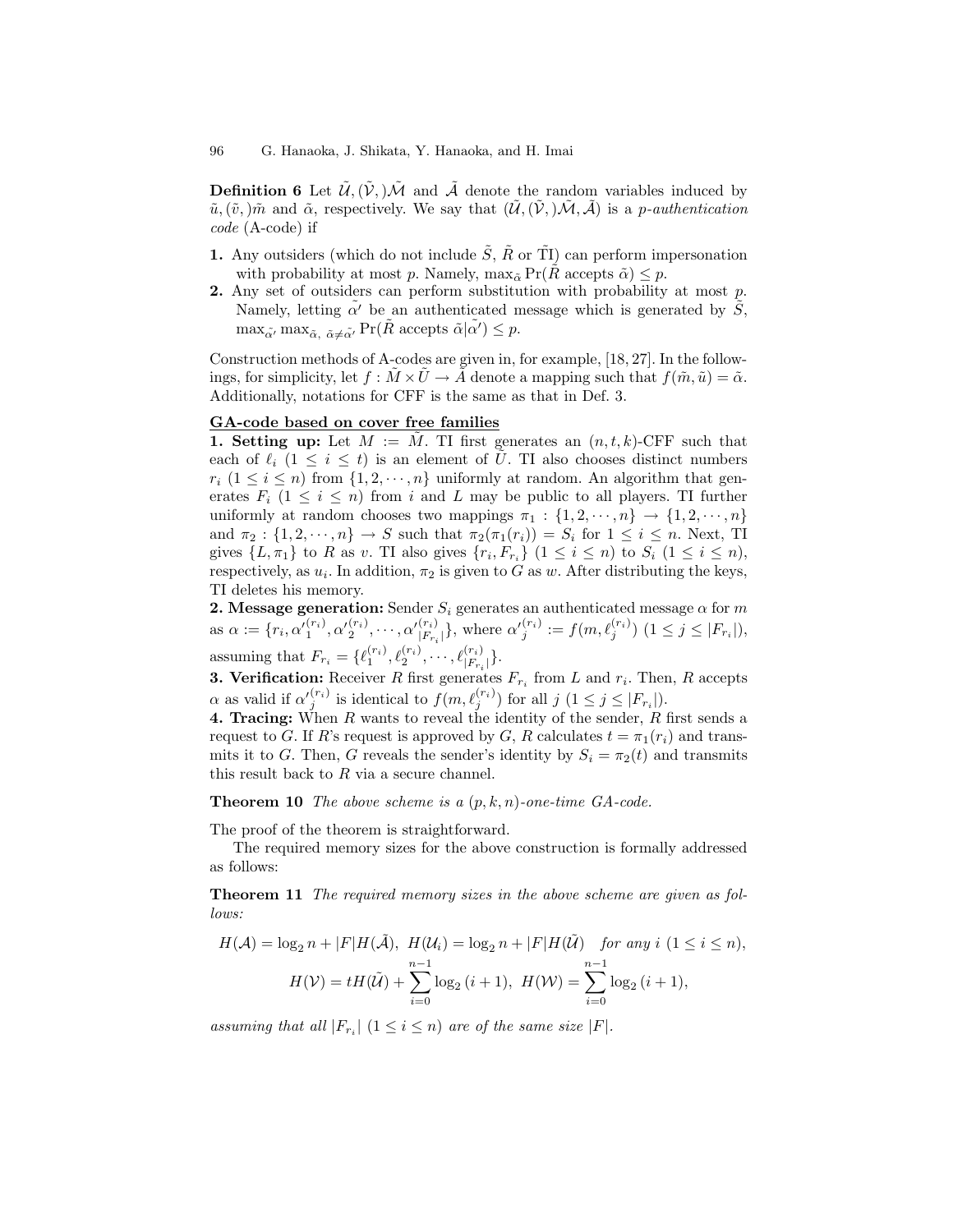As mentioned so far, we see that the above scheme does not always require  $|M| + 1 \geq n$  while the polynomial based GA-code can be utilized only when  $|M|+1 \geq n$ . In addition, it should be noticed that the size of  $\alpha$  can be reduced if each of  $\alpha'_{1}^{(r_i)}, \alpha'_{2}^{(r_i)}, \cdots, \alpha'_{|F_r|}^{(r_i)}$  $\prod_{|F_{r_i}|}^{(r_i)}$  contains the same m.

### 3.4 Remarks

In the previous subsection, we showed GA-codes in a single-receiver model. A multiple-receiver extension that was made similarly to MUSAE for GA-code was omitted here, but will appear later in the full version. Tight bounds for the required memory sizes in GA-code is important in analyzing optimality, and is also an interesting open problem to be thought out.

By the combination of USAE and GA-code, a secure communication system with confidentiality, authenticity and sender's anonymity was constructed. It should be noticed that the security of this system was proven without any computational assumptions and assures long-term security.

### References

- 1. M. Abe, "Universally verifiable mix-net with verification work independent of the number of mix-servers," Proc. of EUROCRYPT'98, LNCS 1403, Springer-Verlag, pp.437-447, 1998.
- 2. M. Bellare, A. Desai, E. Jokipii and P. Rogaway, "A concrete security treatment of symmetric encryption," Proc. of 38th IEEE Symposium on Foundations of Computer Science (FOCS), pp.394-403, 1997.
- 3. M. Bellare, A. Desai, D. Pointcheval and P. Rogaway, "Relations among notions of security for public-key encryption schemes," Proc. of CRYPTO'98, LNCS 1462, Springer-Verlag, pp.26-45, 1998.
- 4. M. Ben-Or, S. Goldwasser and A. Wigderson, "Completeness theorems for noncryptographic fault-tolerant distributed computation," Proc. of 20th ACM Symposium on the Theory of Computing (STOC), pp.1-10, 1988.
- 5. R. Blom, "Non-public key distribution," Proc. of CRYPTO'82, Plenum Press, pp.231-236, 1983.
- 6. C. Blundo, A. De Santis, A. Herzberg, S. Kutten, U. Vaccaro and M. Yung, "Perfectly secure key distribution for dynamic conferences," Proc. of CRYPTO'92, LNCS 740, Springer-Verlag, pp.471-486, 1993.
- 7. C. Blundo, L. A. Frota Mattos and D.R. Stinson, "Trade-offs between communication and storage in unconditionally secure schemes for broadcast encryption and interactive key distribution," Proc. of CRYPTO'96, LNCS 1109, Springer-Verlag, pp.387-400, 1996.
- 8. J. Camenisch and M. Stadler, "Efficient group signature schemes for large groups," Proc. of CRYPTO'97, LNCS 1294, Springer-Verlag, pp.410-424, 1997.
- 9. D. Chaum, "Untraceable electronic mail, return address, and digital pseudonyms," Communication of the ACM, 24, pp.84-88, 1981.
- 10. D. Chaum, "The dining cryptographers problem: unconditional sender and recipient untraceability," Journal of Cryptology, 1, 1, pp.65-75, 1987.
- 11. D. Chaum and E. van Heyst, "Group signatures," Proc. of EUROCRYPT'91, LNCS 547, Springer-Verlag, pp.257-265, 1991.